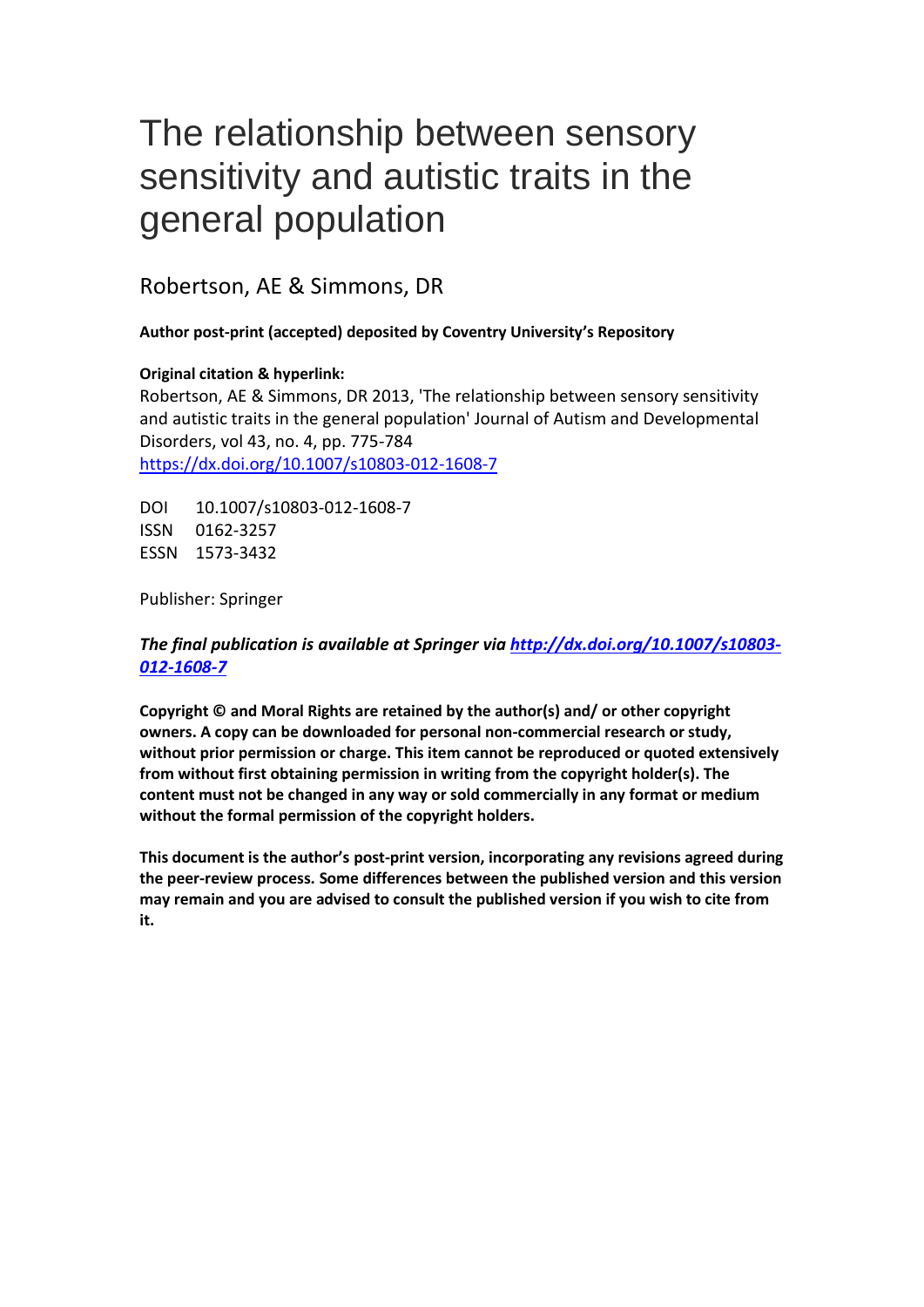Sensory Sensitivity 1 The original publication is available at www.springerlink.com

The following article was originally published in Journal of Autism and Developmental Disorders in 2013 on pages 775 – 784 of volume 43. The version located below is the authors' final version. The published version of this article can be found at: http://link.springer.com/article/10.1007/s10803-012-1608-7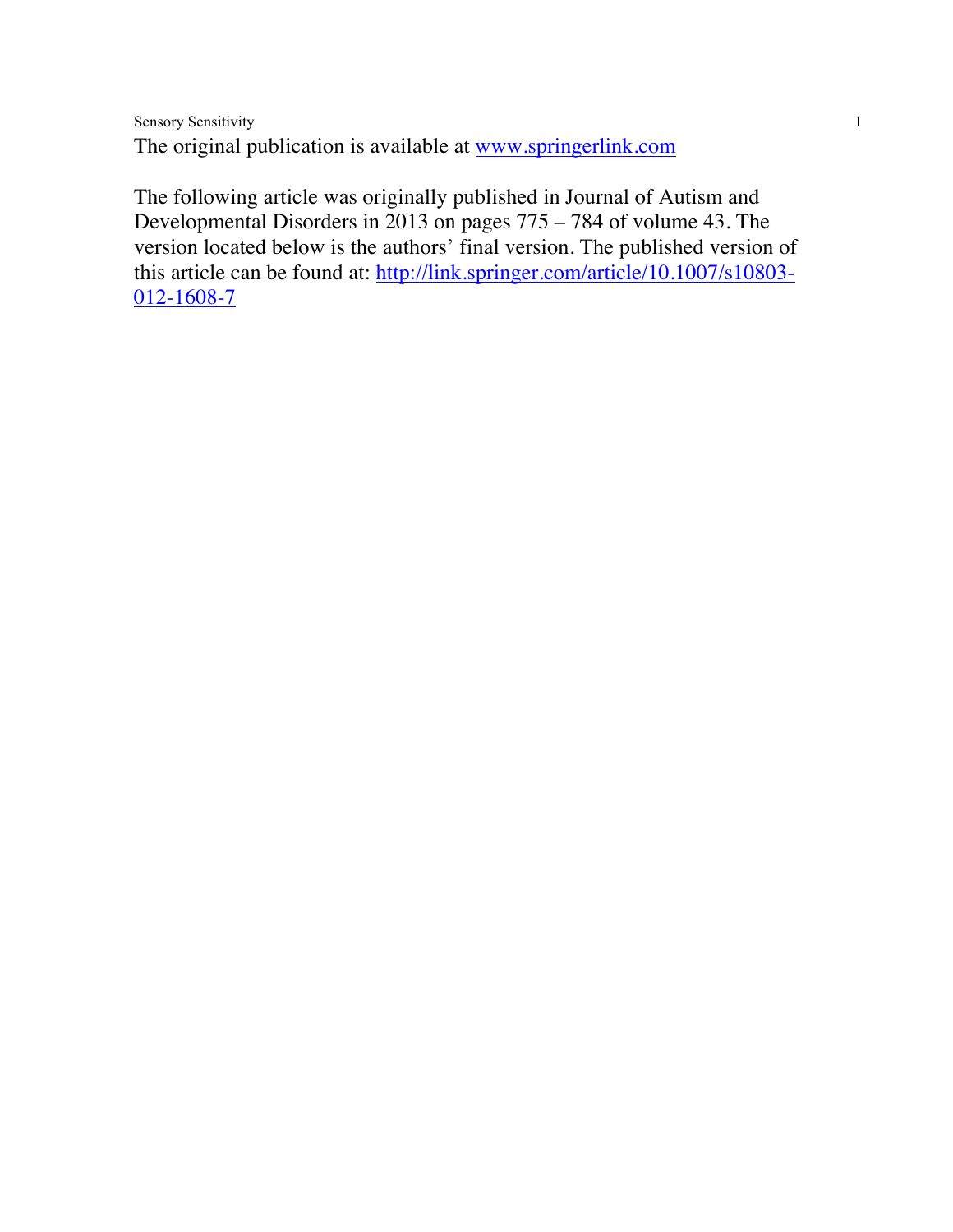# Running Head: Sensory Sensitivity and Autistic Traits

The Relationship between Sensory Sensitivity and Autistic Traits in the General Population

# Ashley E. Robertson & David R. Simmons

School of Psychology, University of Glasgow, 58 Hillhead Street, Glasgow, G12 8QB,

UK.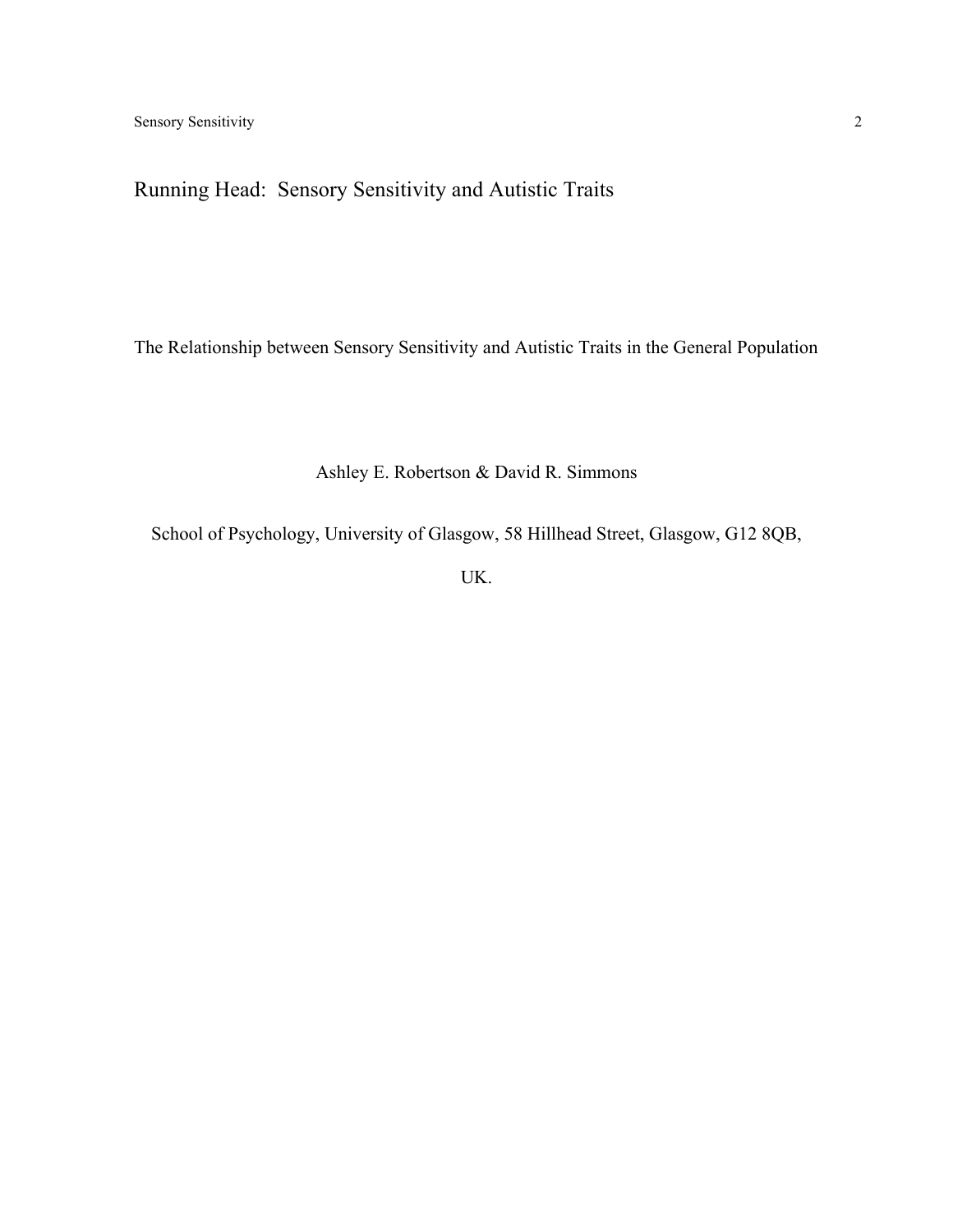#### Abstract

Individuals with Autism Spectrum Disorders (ASDs) tend to have sensory processing difficulties (Baranek et al., 2006). These difficulties include over- and underresponsiveness to sensory stimuli, and problems modulating sensory input (Ben-Sasson et al., 2009). As those with ASD exist at the extreme end of a continuum of autistic traits that also evident in the general population, we investigated the link between ASD and sensory sensitivity in the general population by administering two questionnaires online to 212 adult participants. Results showed a highly significant positive correlation (r=.775, p<.001) between number of autistic traits and the frequency of sensory processing problems. These data suggest a strong link between sensory processing and autistic traits in the general population**,** which in turn potentially implicates sensory processing problems in social interaction difficulties.

Keywords: autism, sensory processing, Autism Spectrum Quotient, autistic traits

Correspondence should be addressed to Ashley E. Robertson (Email: Ashley.Robertson@glsgow.ac.uk) or David R. Simmons (Email: David.Simmons@glasgow.ac.uk)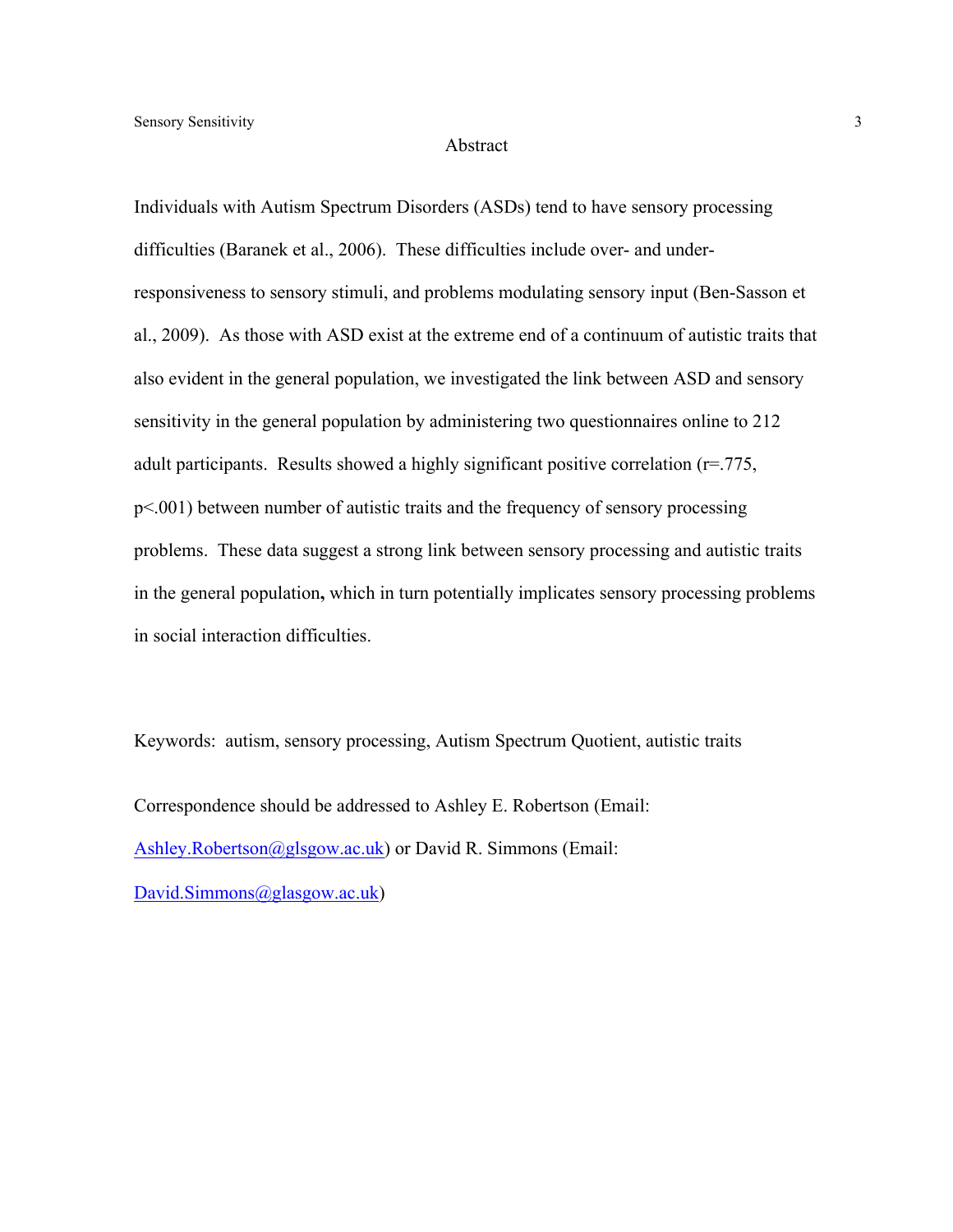The Relationship between Sensory Sensitivity and Autistic Traits in the General Population

Our senses provide us with key information about ourselves and our environment, such as the identities and locations of objects, the speed of our own movement within the environment and the safety of substances that we ingest (Goldstein, 2009). However, as with all sensory systems, our senses have a finite dynamic range. Considering the auditory system, for example, humans are typically able to hear sounds between 12Hz and 20kHz (Goldstein, 2009), although this frequency range reduces with age (Willott, 1991). Moreover, we cannot hear sounds of very low sound pressure level [0 dB SPL] and sounds above certain amplitudes [120 -140 dB SPL] will cause us pain and also potentially damage the auditory system (Nave, 2006). It is obvious that this "comfort range" for hearing will vary between individuals. Those with sensorineural hearing loss will need higher amplitudes in order to detect a sound and those with other conditions, such as tinnitus (i.e. the perception of sound within the ear in the absence of external sounds), may experience auditory pain at relatively low sound amplitudes (sometimes called "hyperacusis"; Jastreboff, 2000). This type of reduced comfort range is a particular issue for individuals on the autism spectrum (Khalfa et al., 2004).

Although Autism Spectrum Disorders (ASDs) are largely defined in terms of social interaction and communication difficulties (Wing & Gould, 1979), individuals with ASD often appear to have atypical responses to a variety of sensory stimuli (Ben-Sasson, Hen, Fluss, Cermack, Engel-Yeger & Gal, 2009; Bogdashina, 2003). A number of experimental studies have discovered differences between ASD and control groups in a variety of sensory modalities including vision (see Simmons et al., 2009, for a review), hearing (see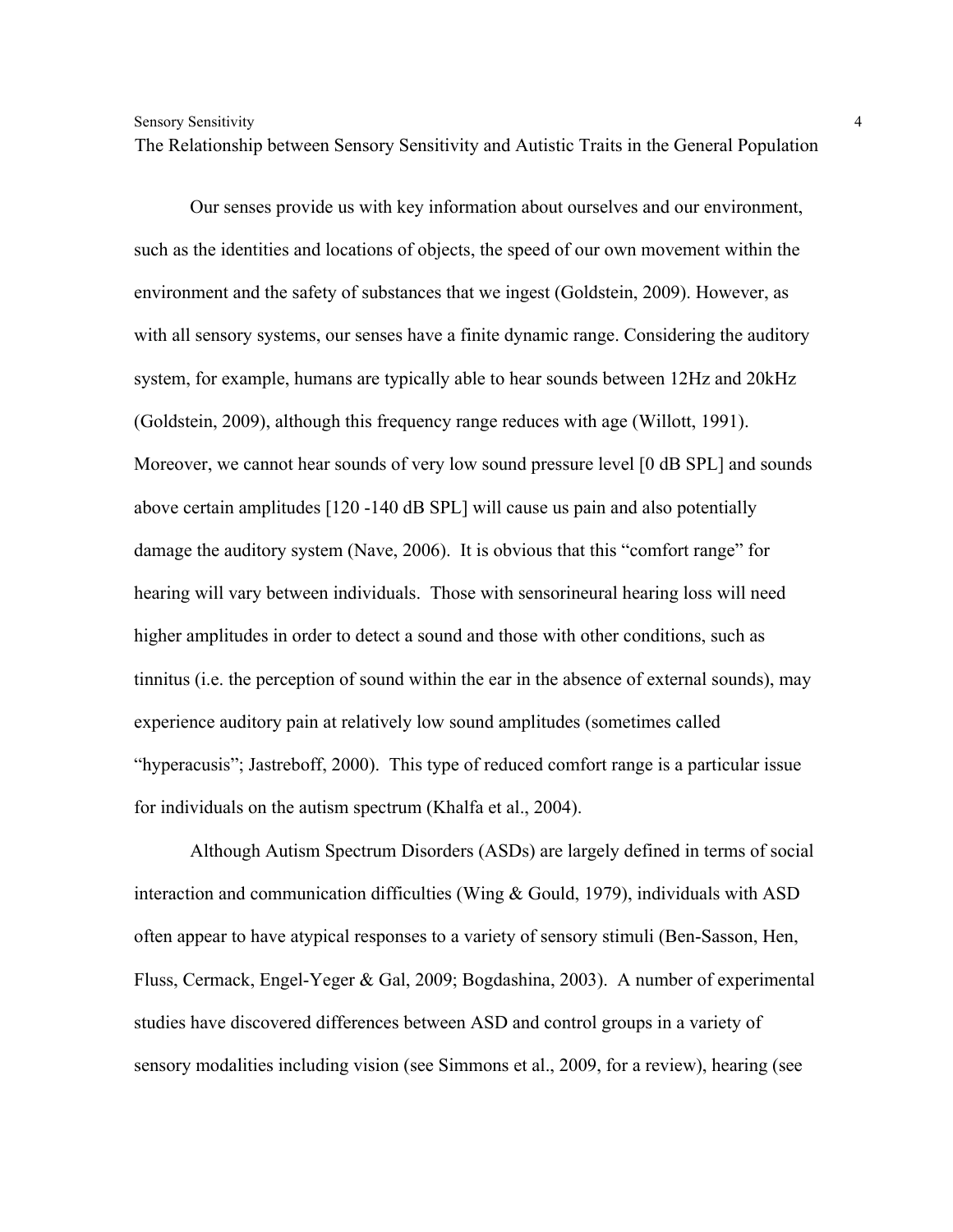Haesen, Boets & Wagemans, 2010, for a review), touch (Cascio et al., 2008), the vestibular system (Kern et al., 2007a), smell (Bennetto, Kuschner & Hyman, 2007) and taste (Tavassoli & Baron-Cohen, 2012), and this consensus will shortly be reflected in revised diagnostic criteria for ASD (APA, 2011). One consistent difference observed in both the visual (Shah & Frith, 1983) and auditory (Mottron, Peretz & Ménard, 2000) domains, is that individuals with ASD tend to exhibit superior local processing. This finding forms an important part of both the Enhanced Perceptual Functioning (EPF; Mottron, Dawson, Soulières, Hubert & Burack, 2006) and Central Coherence (Happé & Frith, 2006) approaches to understanding ASD.

Most commonly, sensory disturbances in ASD are described in terms of hyper- and hypo-sensitivities. Hyper-sensitivity occurs when there is an 'overload' of stimuli – e.g. noises seem exceptionally loud and lights unbearably bright. This phenomenon is sometimes reported to cause individuals with ASD pain (Williams, 1998). The opposite of this experience is hypo-sensitivity, which occurs when the individual under-reacts to the presentation of sensory stimuli (or actively seeks them out --- sometimes called "sensory seeking behaviour") (Bogdashina, 2003). In such instances, people with an ASD may not respond to stimuli which most would find painful, or seem unaware of extreme temperature changes.

There are a number of informative first-hand accounts of the sensory experiences of individuals with ASD. Many "high-functioning" individuals with ASD (i.e. those with a typical-to-high IQ) describe responding to sensory stimulation in unusual ways (Williams, 1998; Jones, Quigney & Huws, 2003). More formal evidence for atypical sensory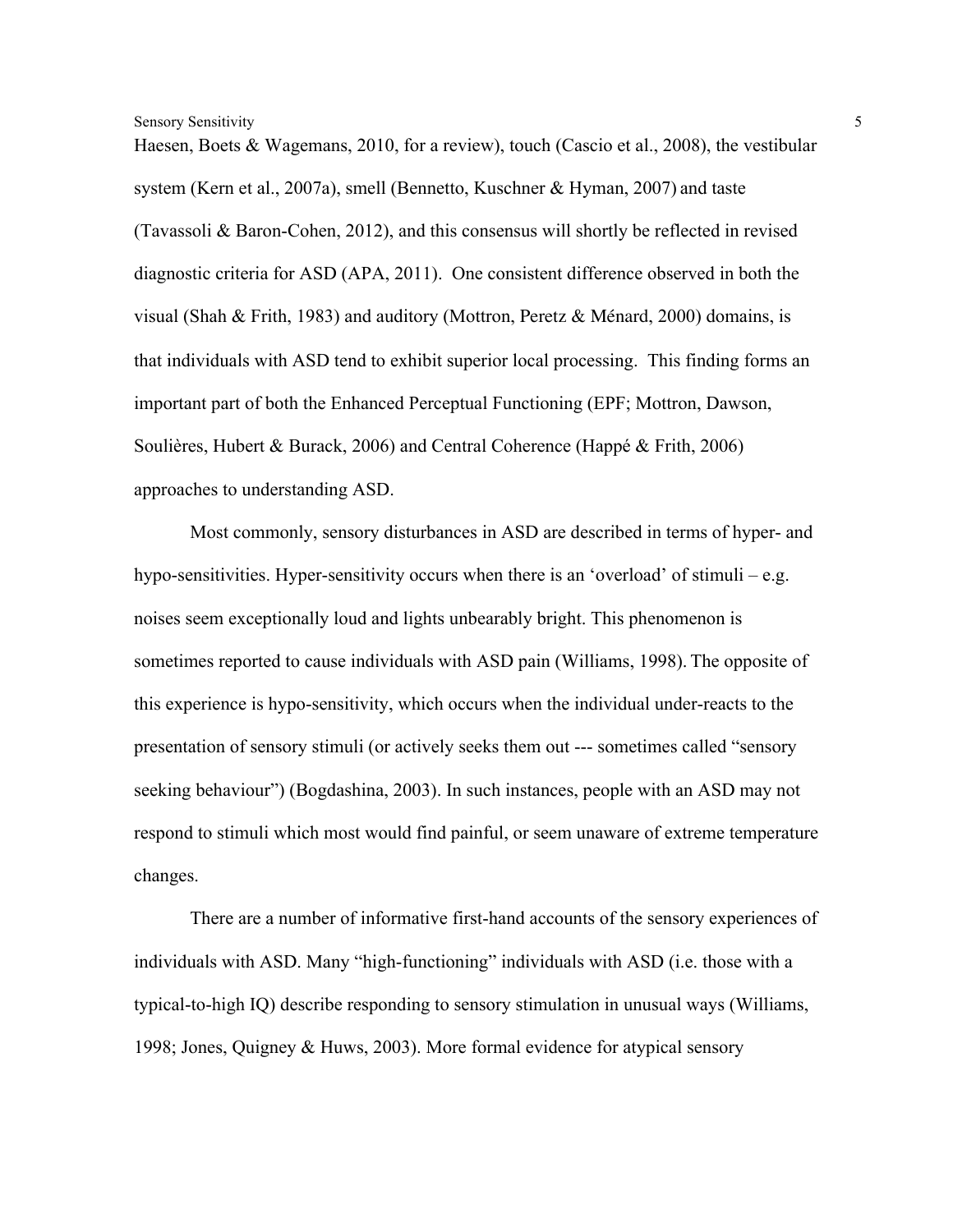responses in ASD comes from parent/carer report data (Baranek, David, Poe, Stone & Watson, 2006; Leekam, Nieto, Libby, Wing & Gould, 2007) and self-report data from questionnaires (Crane, Goddard & Pring, 2009). It is thus reasonably well established that a diagnosis of ASD is likely to be associated with atypical sensory functioning, although there is considerable debate about precisely what these atypicalities are, and what causes them.

It should be noted that existing standard clinical tests (e.g. visual acuity) will not necessarily detect these sensory processing difficulties (Simmons et al., 2009). Many studies have found that there is little difference in baseline sensory performance (as measured by determining sensory thresholds) between ASD and matched control populations (Bertone, Mottron, Jenenic & Faubert, 2005; Khalfa et al., 2004). This general result indicates that it may not be that those with ASD are more sensitive to sensory stimuli per se, but rather that there may be differences in the way these stimuli are processed by the brain, especially in "real-life", as opposed to laboratory or clinical environments. As a precursor to developing more relevant sensory tests for adults with ASD we constructed a self-report sensory questionnaire<sup>1</sup>.

Evidence that relatives of those with ASD exhibit some characteristics of autism, although to a lesser degree (Piven et al., 1994) has recently prompted the development of the concept of the 'broader autism phenotype' (BAP). There is evidence that these characteristics are prevalent in the general population (Constantino  $\&$  Todd, 2003). A variety of questionnaires have been developed to assess the level of "autistic traits", including the Broader Autism Phenotype Questionnaire (BAPQ; Hurley, Losh, Parlier,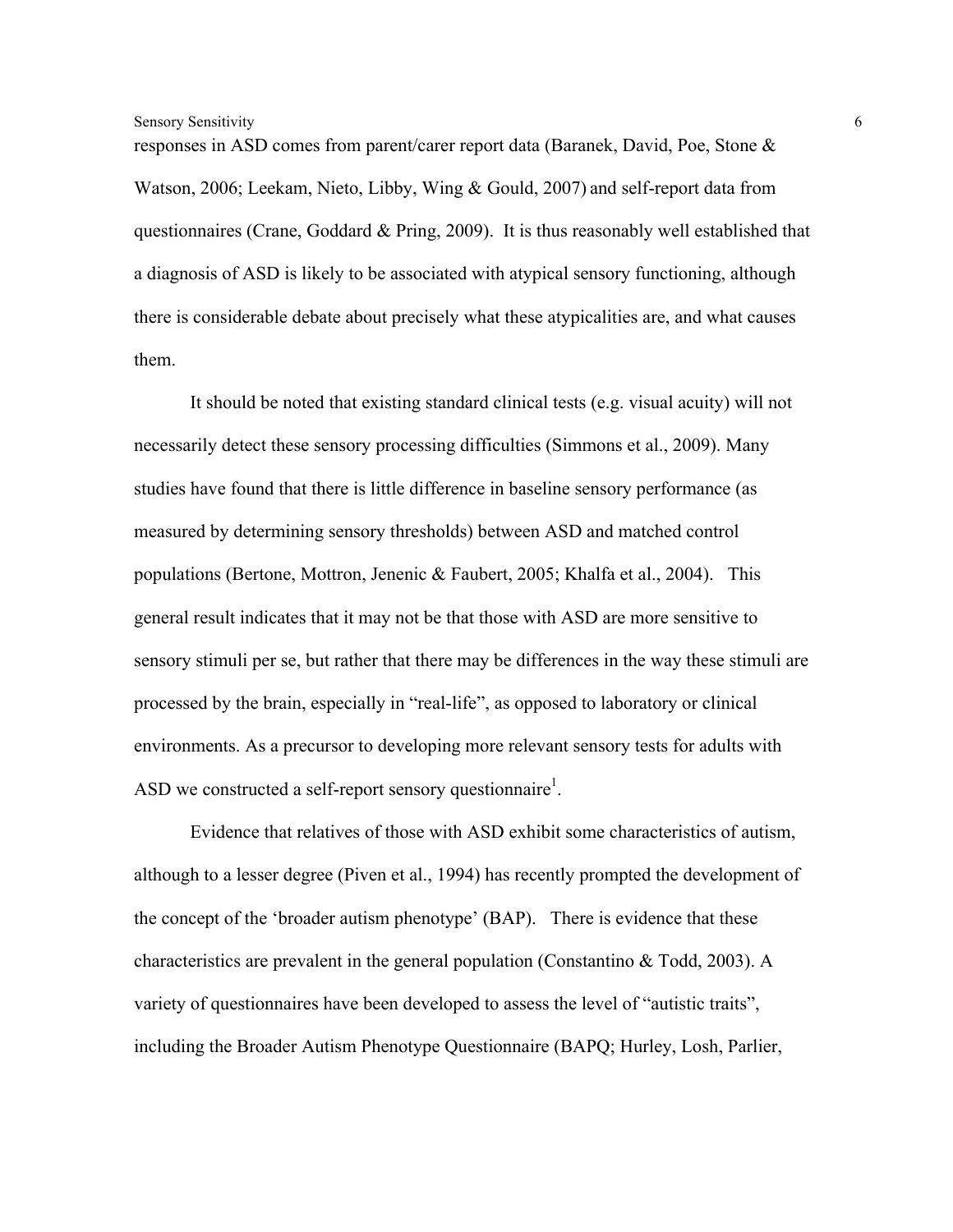Reznick & Piven, 2007), the Autism Spectrum Quotient (AQ; Baron-Cohen, Wheelwright, Skinner, Martin & Clubley, 2001) and the Social Responsiveness Scale (SRS; Constantino, 2002). In addition to measuring autistic traits in the general population, these questionnaires have been used to reliably discriminate between individuals with a diagnosis of ASD and typically developing individuals (Baron-Cohen et al., 2001), although it should be noted that they are not designed to be diagnostic tools.

Several studies have related autistic traits to other factors such as personality (Austin, 2005), biological processes (e.g. delayed menarche onset) (Whitehouse, Maybery, Hickey & Sloboda, 2011) and social functioning (Elsabbagh et al., 2011). Furthermore, there is evidence that there are some differences in brain structure and function of those with high and low autistic trait levels. This has been observed in the posterior superior temporal sulcus (pSTS), with high scorers on the AQ demonstrating reduced white matter volume (Von Dem Hagen, Nummenmaa, Yu, Engell, Ewbank & Calder, 2011). The STS is implicated in social cognition, and there is evidence that differences in this brain region could underlie the differences observed in those with ASD and typically developing controls (Redcay, 2008). In terms of sensory processing, it has been recently demonstrated that high- and low-scorers on the AQ perform differently on a variety of visual processing tasks. These have included the Embedded Figures Task (Grinter, Maybery, Van Beek, Pellicano, Badcock & Badcock, 2009a), which involves the detection of a target shape embedded in a more complex pattern, block design tasks (Stewart, Watson, Allcock & Yaquoob, 2009), which measure visuospatial and motor skills and are a subset of many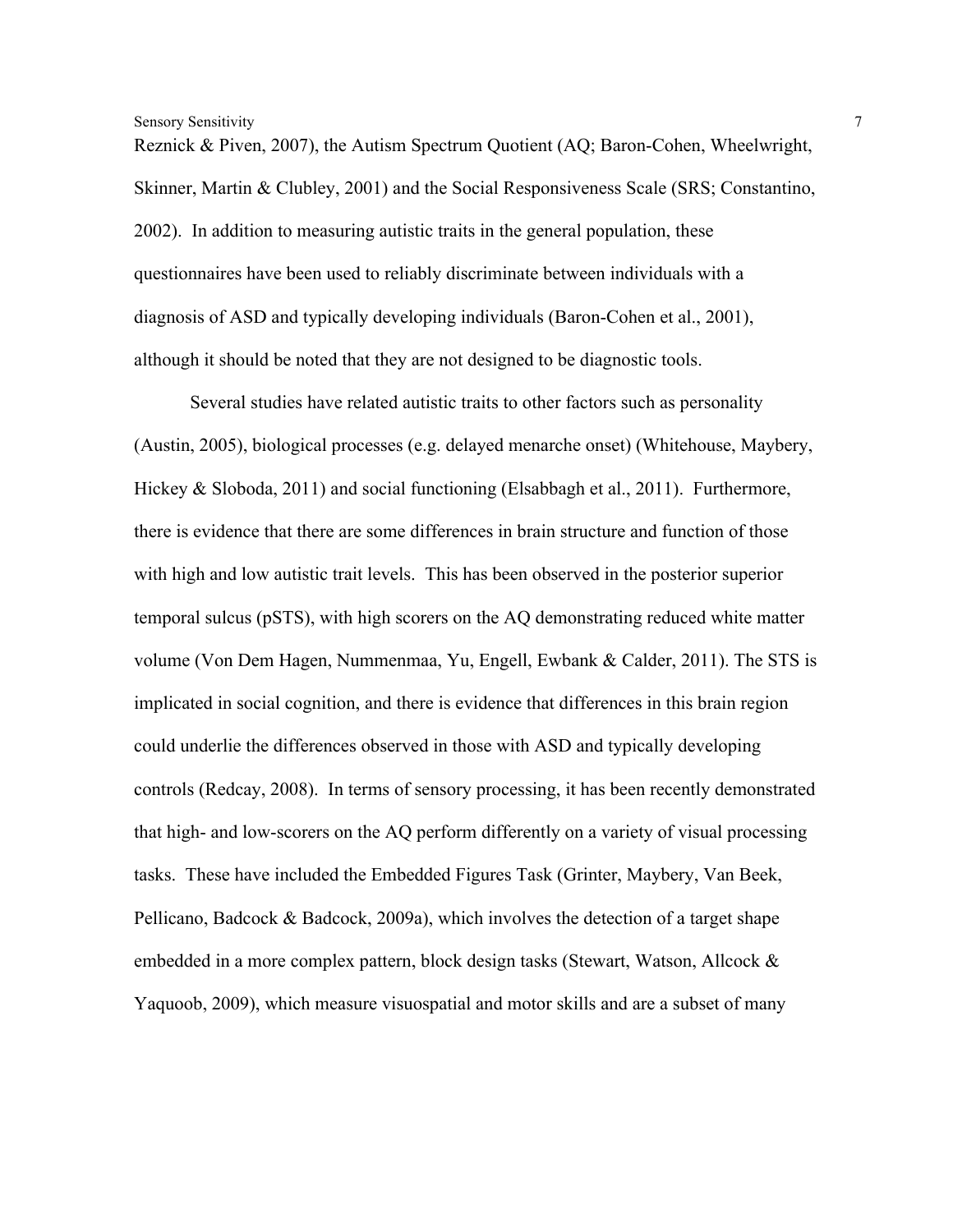intelligence tests, and tasks involving Navon figures (Sutherland & Crewther, 2010), which are used to investigate local and global processing.

Parent report and autobiographical accounts provide evidence that atypical responses to sensory stimuli can affect the quality of social interaction and the ability to tolerate certain environments amongst individuals with ASD (Williams, 1998; Baranek et al., 2006; Leekam et al., 2007). Decreased social interaction is often observed in individuals with ASD (Sigman & Ruskin, 1999). Systematic avoidance of people and places as a result of sensory intolerances could easily lead to social isolation (Cosbey, Johnston & Dunn, 2010), perhaps resulting in phobias of people, places or certain types of environmental stimuli. Recently it has been suggested that increased levels of neural noise in sensory pathways could be the key neural symptom underlying these sensory performance differences in ASD (Milne, 2011; Simmons et al., 2009).

In order to relate the sensory data to personality and social skills, we presented our sensory questionnaire together with the Autism Spectrum Quotient (AQ: Baron-Cohen et al., 2001). The AQ is a short, self-administered tool which determines the degree to which someone has traits similar to those of individuals on the autism spectrum (Baron-Cohen et al., 2001). It has been shown to be a reliable and valid measurement (Baron-Cohen et al., 2001; Hurley, Losh, Parlier, Reznick & Piven, 2007; Woodbury-Smith, Robinson, Wheelwright & Baron-Cohen, 2005) able to differentiate between those with either autism (Baron-Cohen et al., 2001) or Asperger's Syndrome (Woodbury-Smith et al., 2005) and those without an ASD diagnosis.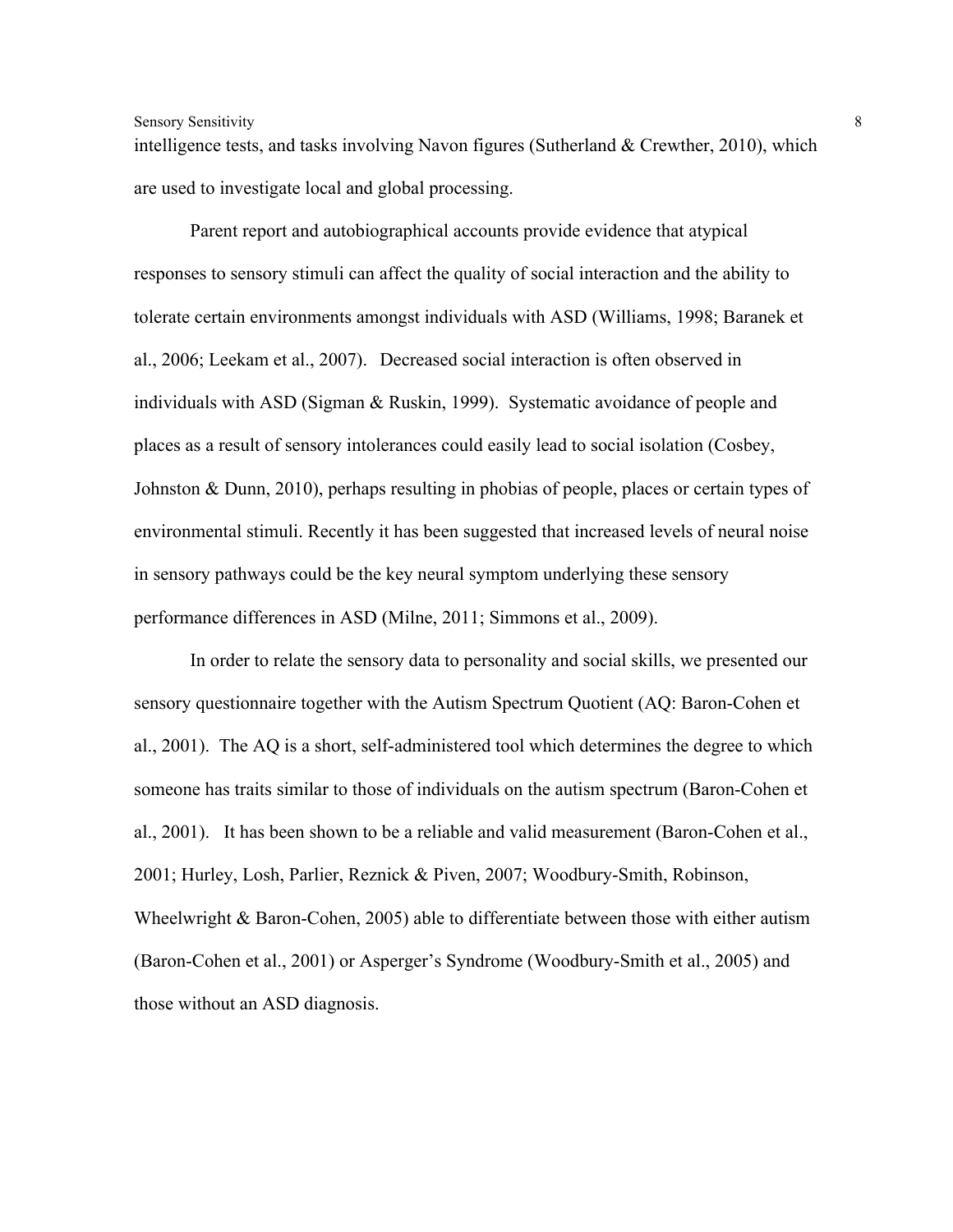Our hypothesis was that individuals with "high" AQ scores who, according to the original study, have an 80% chance of being diagnosed with ASD, would have high scores on our sensory questionnaire, indicating higher frequencies of sensory difficulties, but that those with low and medium AQ scores would show relatively low sensory scores. A higher total sensory score is generally indicative of experiencing both hyper- and hyposensitivity to sensory stimuli more frequently, although modality subscales and a breakdown of hyper- or hypo-scores can also be obtained.

#### Method

#### *Materials*

The study made use of two questionnaires: the Glasgow Sensory Questionnaire (GSQ; which we developed as part of the study) and the AQ (Baron-Cohen et al., 2001). The sensory questionnaire was initially constructed based on a) reports in the literature of sensory signs and symptoms commonly associated with ASD (Baranek et al., 2006; Bogdashina, 2003) and b) signs and symptoms reported by parents of children with autism (Robertson & Simmons, 2008). Two ASD researchers and a consultant psychiatrist who specialises in ASD revised the original questionnaire. Changes to the phrasing were made and the response scale was altered before piloting with a small group (n=5) of people with varying AQ scores. One of the participants in the pilot group had a confirmed diagnosis of high-functioning autism, and we worked with him on an individual basis to ensure that the questions were clear and understandable. After further revisions, the questionnaire (consisting of 70 quantitative and 4 qualitative items) was administered, online, to our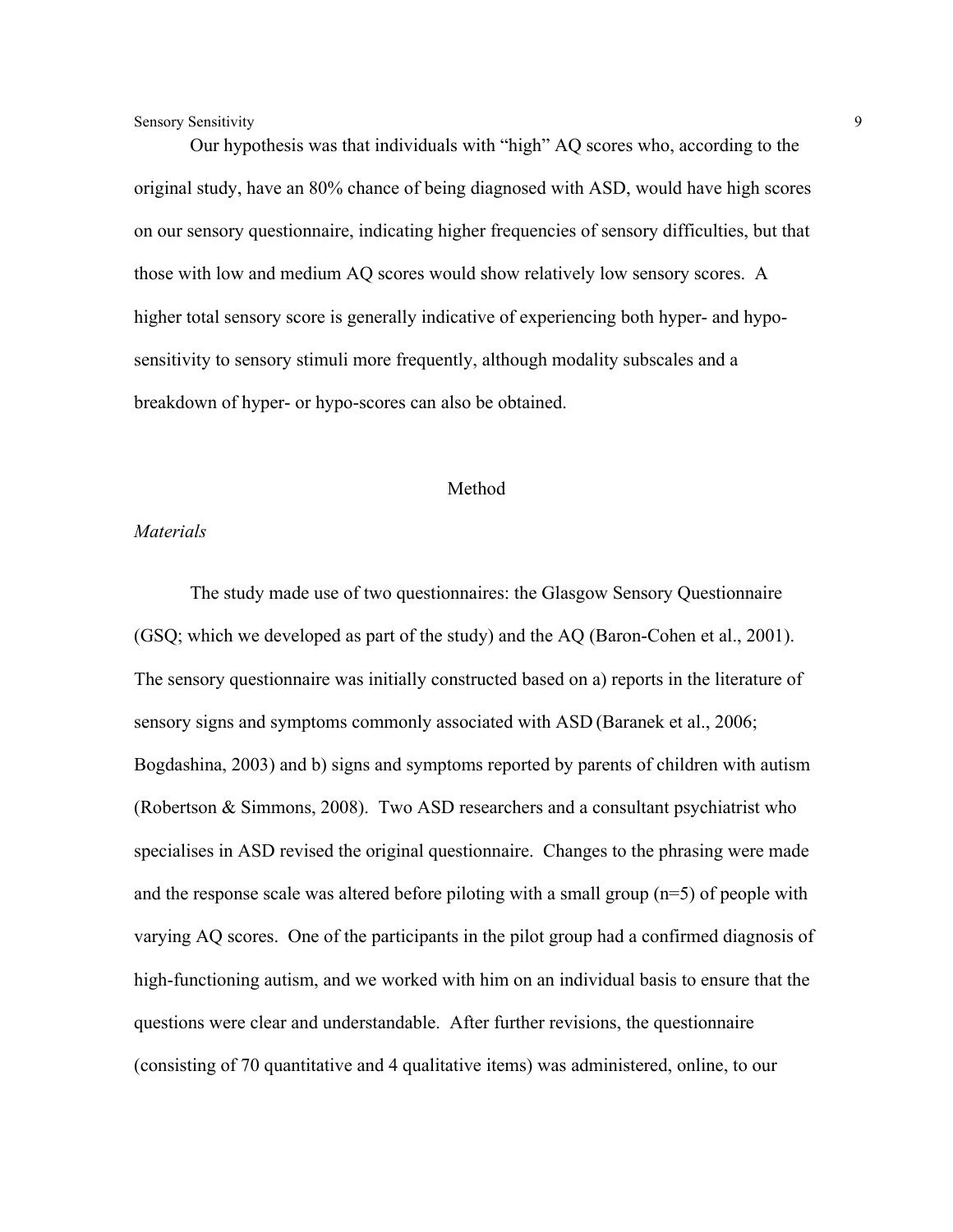participants. Only the results from the quantitative items are reported here – the qualitative results are reported elsewhere (Robertson & Simmons, 2010). The qualitative questions were open, rather than forced-choice, and asked participants to detail sensory events that were most problematic and soothing for them.

The Kaiser-Meyer-Olkin measure of sampling adequacy and the Bartlett test for sphericity indicated that the data were suitable for factor analysis. Principal Components Analysis (PCA) was performed in order to reduce the number of items in the sensory questionnaire, as well as to determine whether the questions grouped into underlying factors. The majority of items had their highest loading on a single factor. The output from the PCA was used to reduce the number of questionnaire items from 70 to 42 for the purposes of analysis (but note that all data were collected with the original 70-item questionnaire). The reduction affected all modalities equally (the number of items for each modality was reduced from 10 to 6, with an even split between questions targeting hypersensitivity and hypo-sensitivity). Further PCA analysis confirmed that the single-factor model was appropriate, as did a Scree Plot.

Reliability analysis for the 42 key items of the questionnaire utilized Cronbach's Alpha ( $r=935$ ) and Guttman's Split-Half technique ( $r=929$ ). These scores indicate acceptable levels of reliability. The questionnaire appears to have reasonable face validity, as all items ask questions about sensory experiences. In addition, there is reasonable content validity, as 1) all items were checked by five independent observers and deemed appropriate for inclusion within the questionnaire and 2) the number of sensory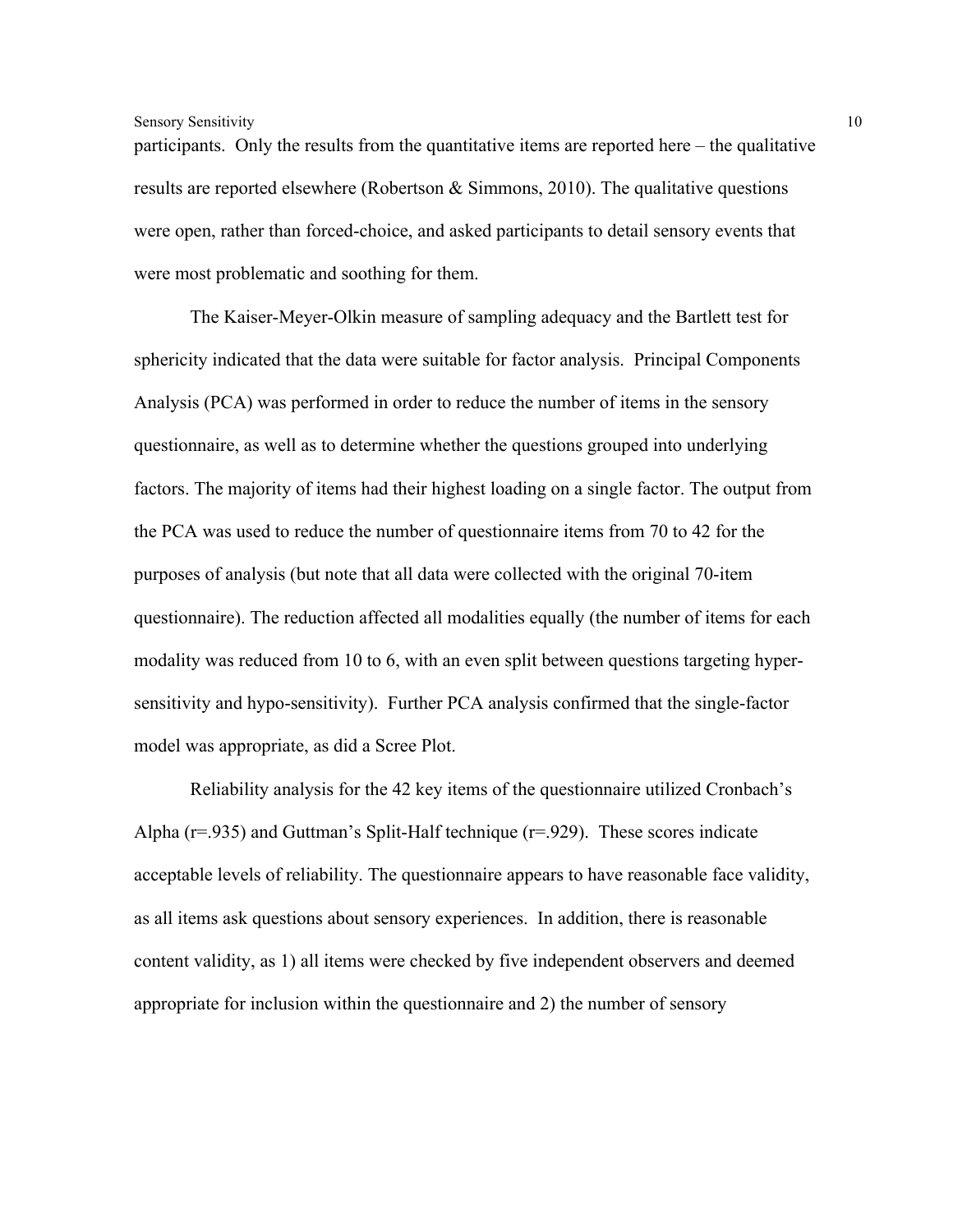experiences discussed in the qualitative questions, reported elsewhere (Robertson & Simmons, 2010), increase alongside total sensory score.

All results from the original data were re-analysed using the shortened version of the sensory questionnaire. The final version (on which the results reported in this paper are based) has 42 items and investigates both hyper- and hypo-sensitivities in seven modalities: visual; auditory; gustatory; olfactory; tactile; vestibular and proprioceptive. Items were equally distributed among sensory modalities, with three questions assessing reported hyper-sensitivity and three determining hypo-sensitivity. Sample questions include: "*Do you find yourself fascinated by small particles?"*, "*Do you notice that you have hurt yourself but did not feel any pain?"* and *"Do you react very strongly when you hear an unexpected noise?".* All questions asked how frequently certain sensory events were experienced, with participants responding using the scale: "Never – Rarely – Sometimes – Often – Always". Responses were coded on a scale from 0 to 4, with possible scores ranging from 0 to 168.

There is a great deal of evidence that subclinical autistic traits are common in the general population (Austin, 2005) and, indeed, that they are continuously distributed (Constantino & Todd, 2003). The AQ is one questionnaire that assesses the degree to which a person possesses autistic traits. It consists of 50 statements, to which the respondent shows how much they agree or disagree by answering with one of the following: "Definitely Agree – Slightly Agree – Slightly Disagree – Definitely Disagree". Items are grouped into five subscales ('Social', 'Attention to Detail', 'Attention Switching', 'Communication' and 'Imagination'), with ten items contributing to each. As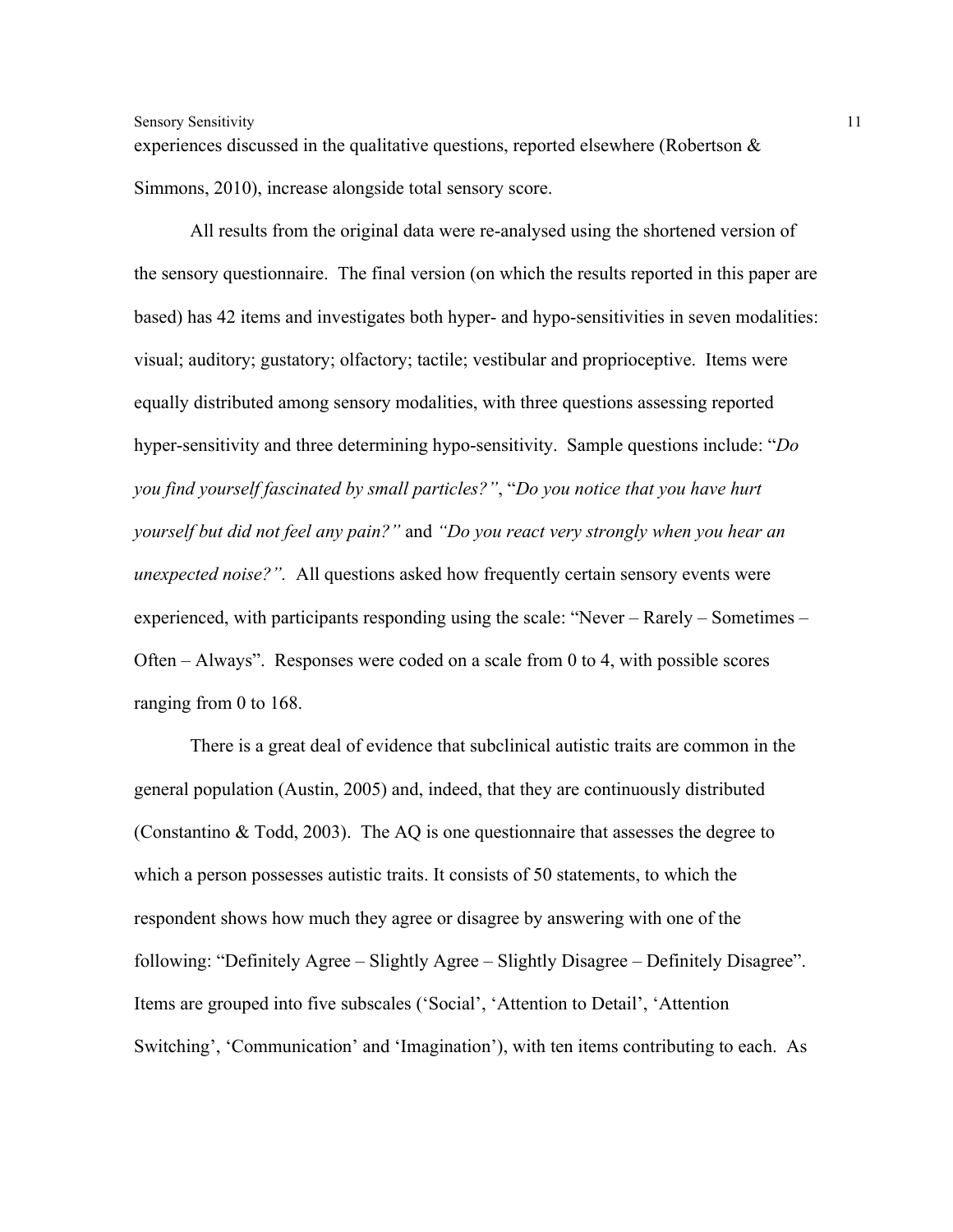in the original paper (Baron-Cohen et al., 2001), responses were coded as either 0 or 1, with all scores ranging from 0 to 50.

#### *Participants and Recruitment*

English-speaking individuals ( $n = 212$  ( $n = 270$ , before exclusion criteria were applied); 142 females, 70 males; mean age =  $26.75$  years, S.D. = 9.84 years, range = 16 -66 years) were recruited from the general population. Ethical permission from the Faculty sub-committee of the University Ethics Committee was granted prior to recruitment commencing. Students and colleagues from the University of Glasgow were invited to participate by email, and encouraged to forward the email on to others who might be interested. In order to recruit those with high AQ scores, an advert was also placed on an online forum for those with a diagnosis of Asperger Syndrome. The majority of participants were based in the UK (n=180). Potential participants were provided with a paragraph explaining the study and a hyperlink taking them a survey website (Survey Monkey: www.surveymonkey.com). Note that the experiment was carried out entirely online with no face-to-face contact between participants and experimenter. Although the AQ was developed as a 'pen-and-paper' questionnaire, it has been administered online previously to a large sample, with no differences reported (Wheelwright et al., 2006). Furthermore, there is evidence that there is little variation in responses when 'pen-andpaper' questionnaires are presented online (van de Looij-Jansen & Jan de Wilde, 2008; Wu et al., 2009). Individuals were advised that completion of the study would take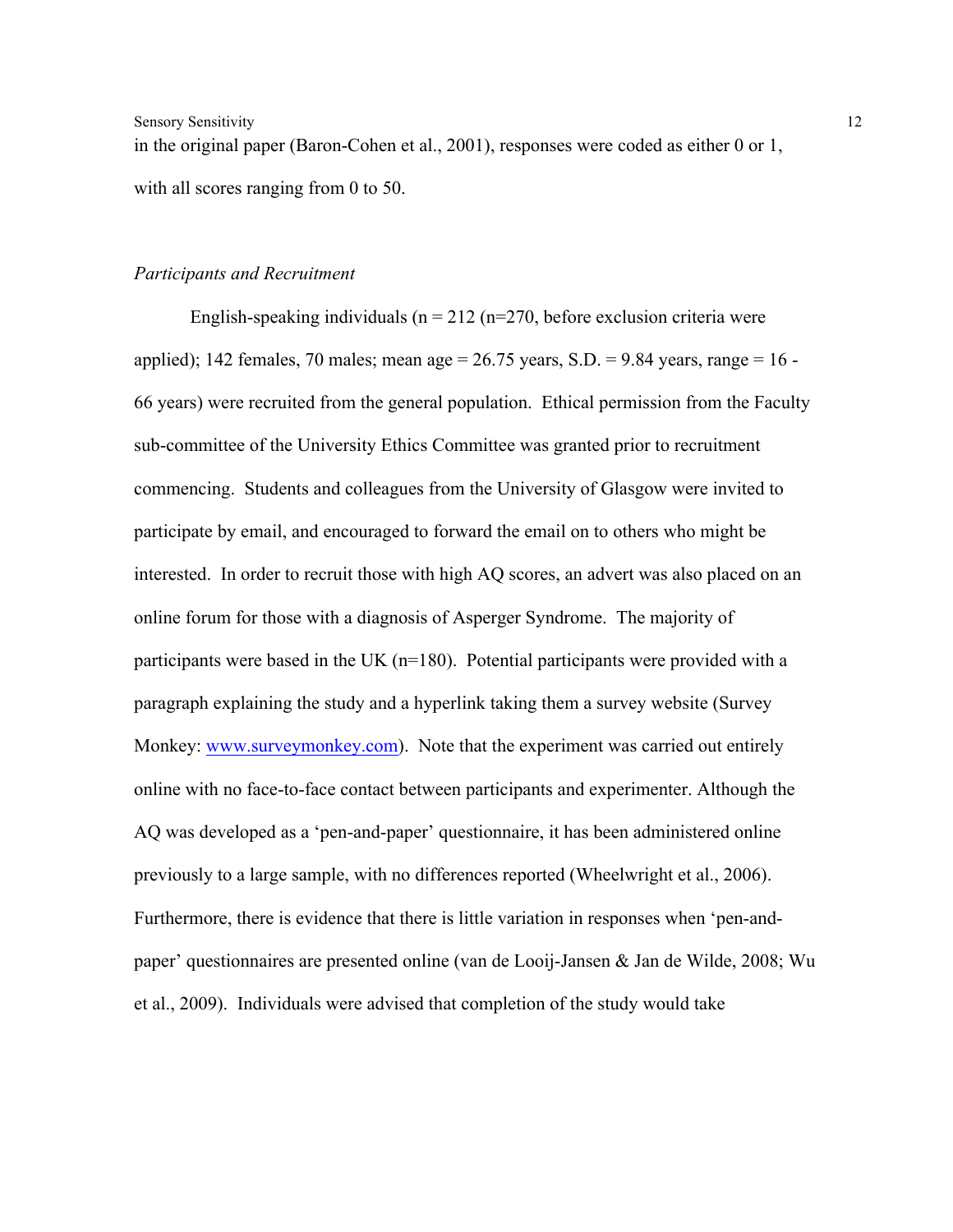approximately 25 minutes in total. Participants from the UK were offered the chance to enter into a prize draw for one of three £15 vouchers.

Each participant completed the AQ and the Sensory Questionnaire and was assigned to a group based on their AQ score. Although some participants disclosed that they had a diagnosis of ASD  $(n=2)$ , we collected data based purely on AQ score, as recent evidence suggests that autistic traits lie on a continuum in the general population (Constantino & Todd, 2003). Neither IQ nor comprehension skills were formally assessed, but participants were encouraged to provide feedback on how they found the questionnaires and were excluded from analysis if they indicated comprehension problems on multiple items  $(n=1)$ . Group 1  $(n=79)$  consisted of those who scored less than 19 on the AQ, Group 2 was composed of those who scored between 19 and 31 (n=94) and Group 3 (n=39) contained 'high-scorers' (i.e. had a score of 32 or more). The value of 32 was chosen for the 'High' scoring group because this was the reported score in Baron-Cohen et al (2001)'s original paper at which 80% of those with autism score. In addition, we decided to set the lowest value for the 'Medium' group at 19. This was chosen in order to ensure that we were targeting those with a 'higher-than-average' AQ score in the 'Medium' group (the mean AQ score for controls in the original AQ study was 16.4).

#### *Missing data and comprehension difficulties*

If more than 10% of the responses were left blank for the AQ (5 items) or the Glasgow Sensory Questionnaire (4 items), the data were excluded from analysis (n=57). In order to compensate for missing data, total scores were corrected by using the following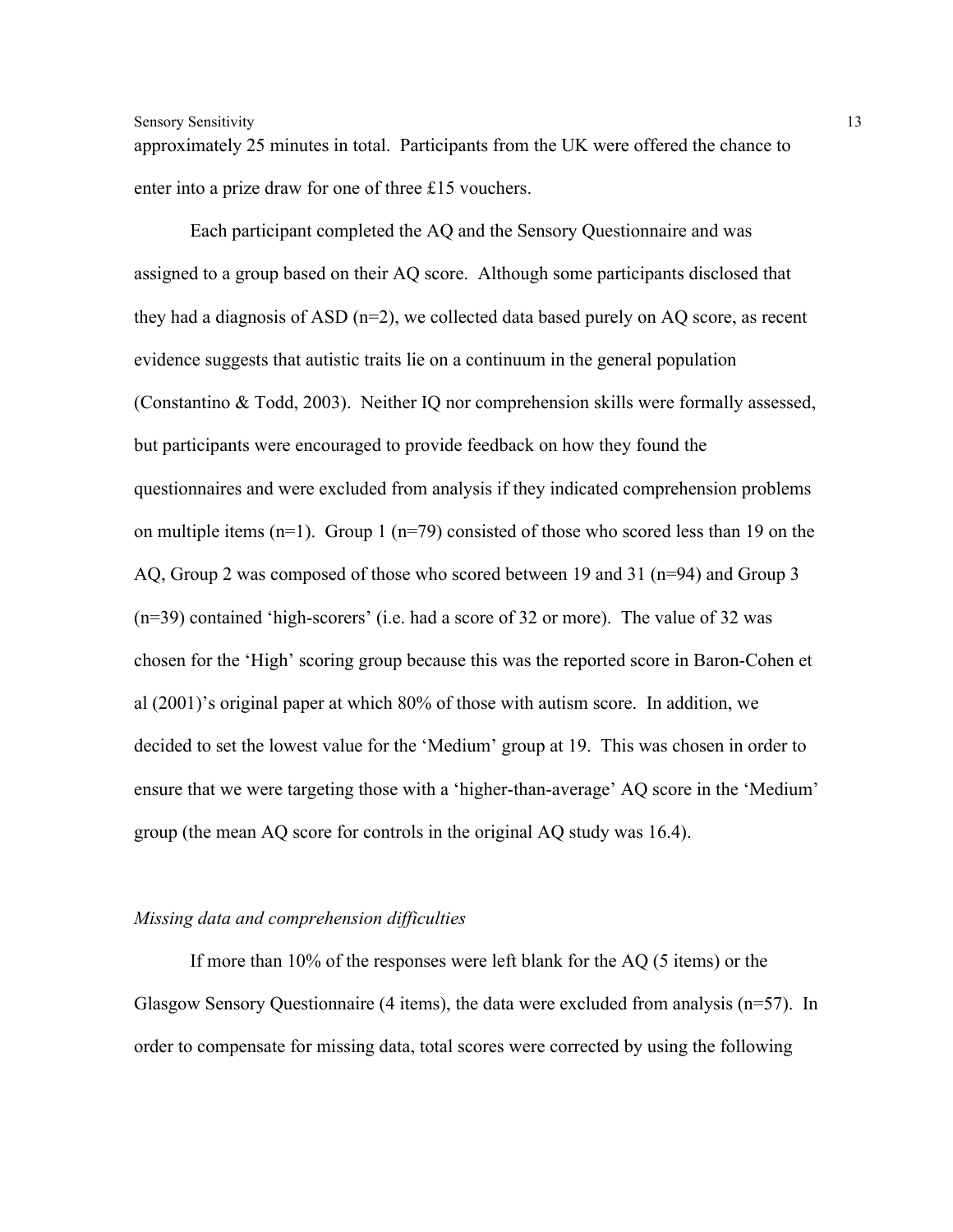calculation: total score + (mean item score x number of missing items) (Hoekstra, Bartels, Verweij & Boomsma, 2007;Auyeung, Baron-Cohen, Wheelwright, & Allison, 2008). Furthermore, those who indicated they did not understand multiple questions (n=1) were excluded from analysis. When participants indicated they had comprehension difficulties with a single question  $(n=1)$ , their response for that particular question was dealt with in the same way as the missing response data.

#### *Data Analysis*

Statistical analysis was performed using IBM Statistical Package for Social Sciences (IBM SPSS, version 19.0). Group differences in age were analysed using a oneway ANOVA, with gender differences assessed using Independent Samples t-tests. The relationship between total sensory score and AQ score was analysed using Pearson Correlation analysis, as were the relationships between the AQ subgroups and sensory score. Differences in the sensory scores of the AQ subgroups (Low =  $0-18$ ; Medium = 19-31; High = 32-50) were analysed using Independent Samples t-tests, compensating for multiple comparisons using Bonferroni Corrections. Effect sizes (which measure the strength of a relationship between variables) were also included for all inferential statistics.

Results

#### *Descriptive Statistics*

Although the distributions of the AQ score and total sensory score appeared to be slightly positively skewed, they were both found to be normally distributed using the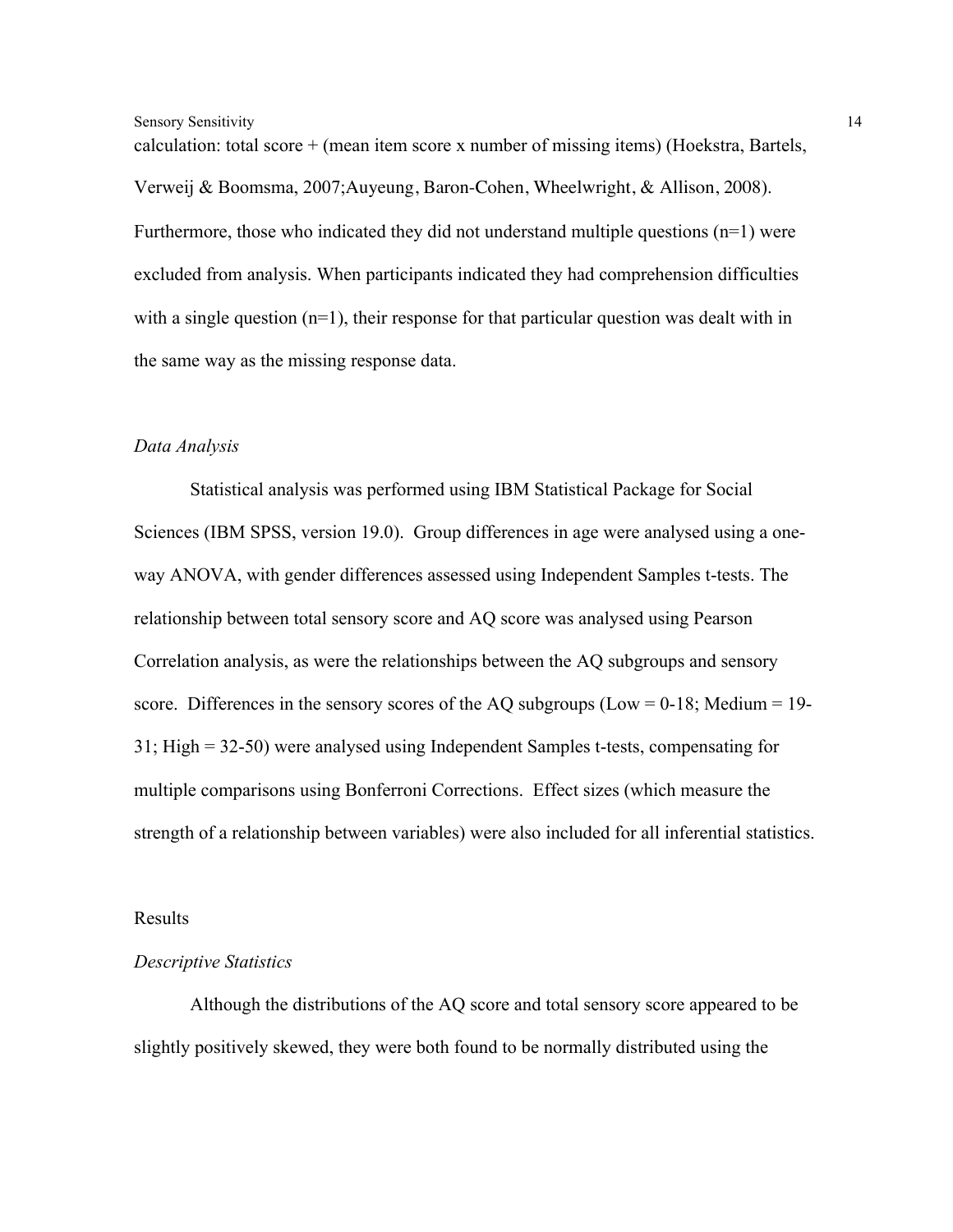Kolmogorov-Smirnov test statistic  $(p>0.05)$ . There were almost twice as many female participants as males (33% males) in the whole dataset, although these ratios differed throughout the subgroups. Males were more likely to have high or medium AQ's, with the women more spread out across the continuum (Low =  $19.0\%$  males; Medium =  $43.6\%$ males; High  $= 36.0\%$  males). There was no significant difference in the mean sensory scores  $[t(210) = 1.578, p<116]$  of males and females. However, there was a significant difference in the AQ scores of males and females, as would be expected  $\left[\frac{t(210)}{2.92}\right]$ . p<.01] (Baron-Cohen et al., 2001). Furthermore, there was no effect of age on either sensory scores  $[F(3, 209) = .857, p=.465]$  or AQ scores  $[F(3, 209) = 1.41, p=.241]$ . Descriptive statistics for both AQ and the GSQ are provided in Table 1.

#### (TABLE 1)

#### *Relationship between sensory score and AQ score*

Pearson correlation analysis indicated that AQ score had a positive, linear relationship with total sensory score  $[r = .775, p < .0001, R^2 = .600]$ . This indicates that individuals with high AQ scores report having more frequent and extreme reactions (both hyper- and hypo-) to sensory stimuli than individuals with lower AQ scores (see Figure 1).

#### (FIGURE 1)

In order to determine whether any AQ sub-scales were driving the correlation observed in Figure 1, separate Pearson correlations were calculated for each sub-scale of the AQ. All of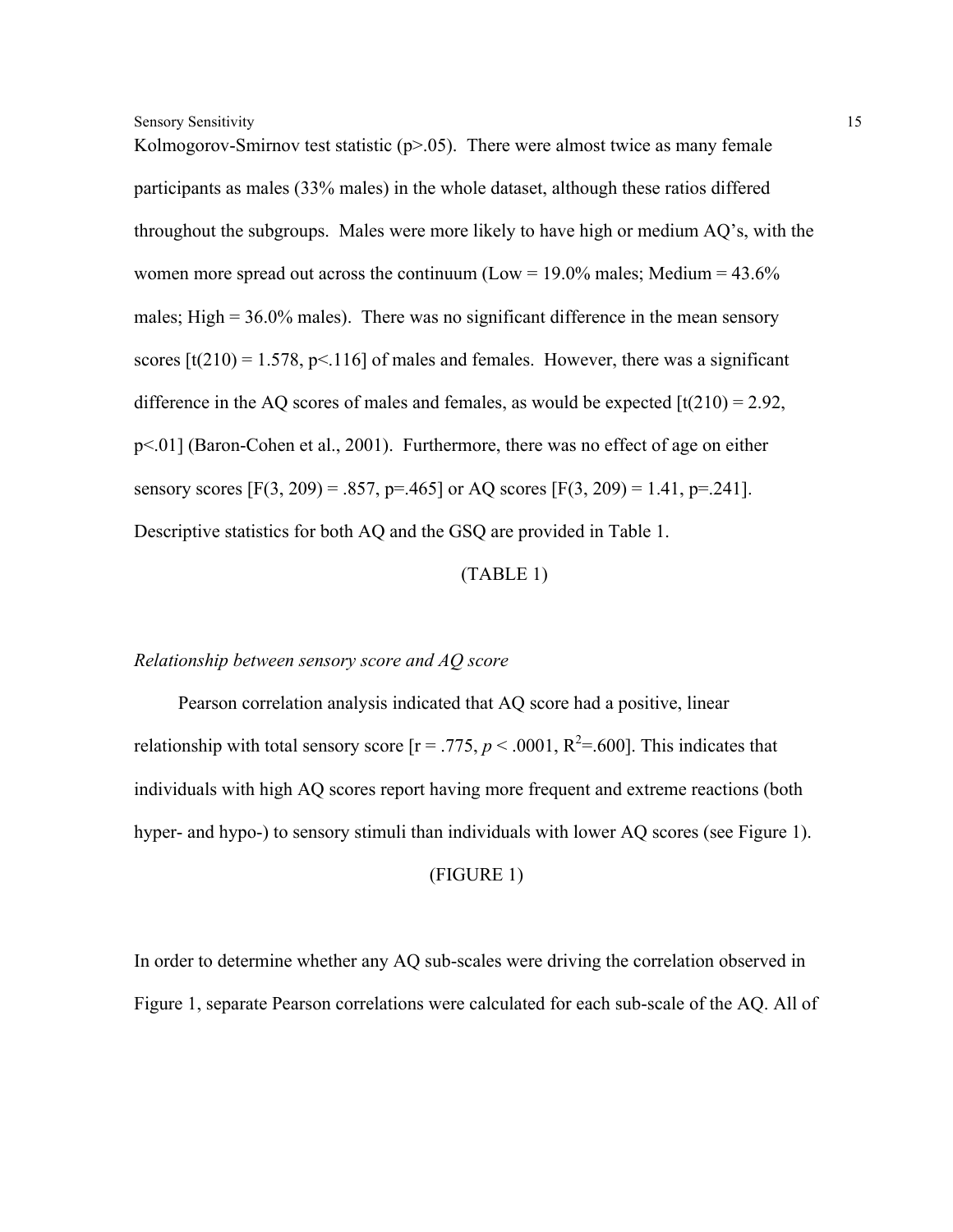the sub-scales indicated a significant, positive correlation with total sensory score and are displayed in Table 2.

### (TABLE 2)

# *Group Differences*

As previously mentioned, participants were split into three distinct groups based on AQ score, in order to ascertain which range(s) of AQ scorers were driving the correlation  $(Low = 0-18; Medium = 19-31; High = 32-50)$ . There were significant differences between the sensory scores of all three groups (see Figure 2). Medium scorers on the AQ had a significantly higher sensory score than Low  $\left[t(171) = 20.4, p < .0001, r = .839\right]$ , while also being significantly lower than High  $[t(131) = 22.0, p < .0001, r = .888]$ . Furthermore, the mean sensory scores of the Low and High AQ groups were also found to be different  $[t(116) = 32.05, p < .0001, r = .950].$ 

#### (FIGURE 2)

In order to determine whether the group trend was driven by particular modalities, we calculated the mean sensory scores within each modality for the three groups (Figure 3).

#### (FIGURE 3)

Figure 3 shows a trend pervasive throughout all seven modalities tested. The mean sensory score increases with AQ level for each sensory modality, with the mean scores being similar across all modalities except auditory.

Analysis of 
$$
AQ
$$
 scores  $< 28$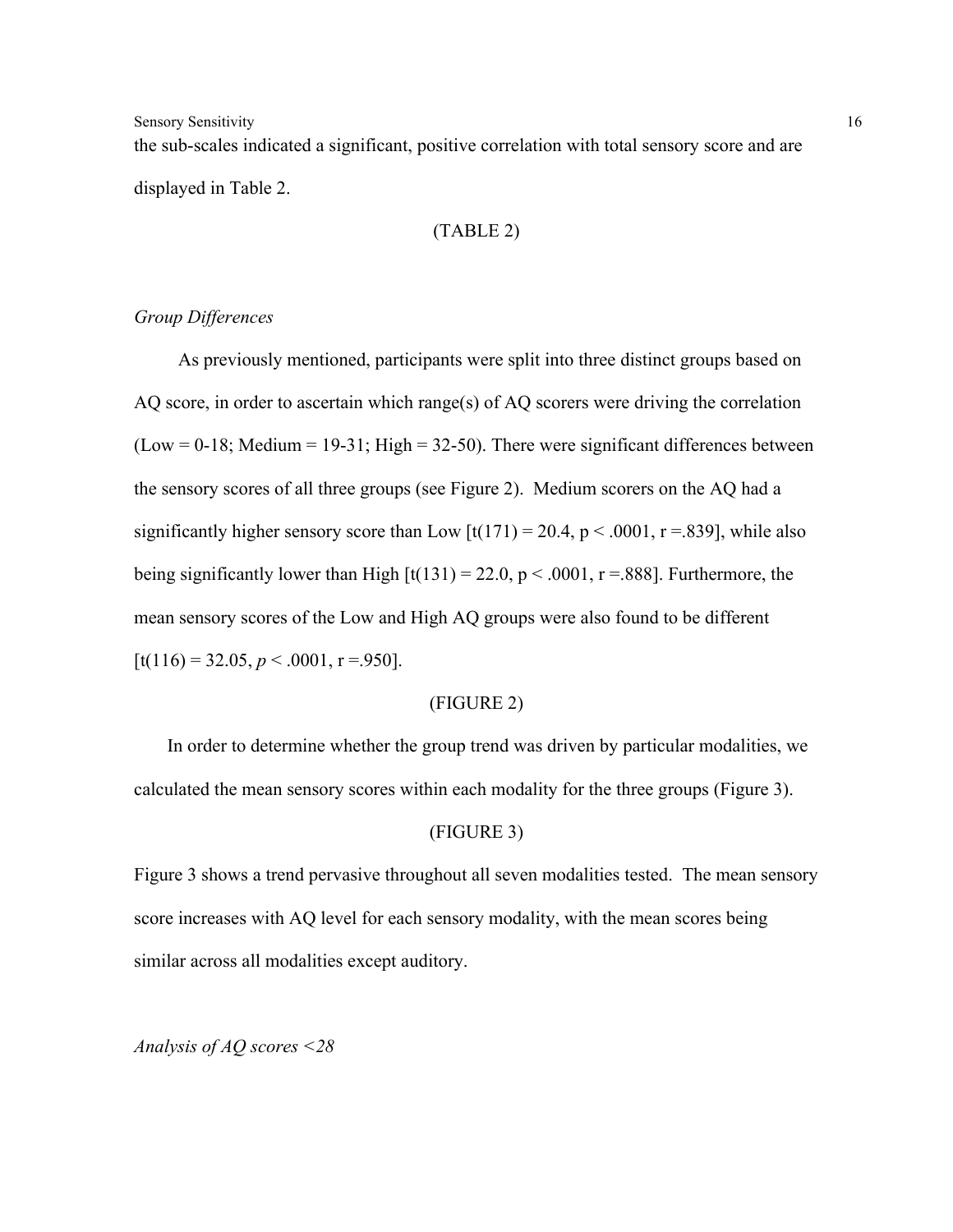In order to analyse a full range of AQ scores, we advertised for participants with a diagnosis of AS as well as recruiting participants in the general population. As a result, we had a number of participants with scores of 28 ( $n=54$ ) and 32 ( $n=39$ ) or higher, which may be indicative of AS (Woodbury-Smith et al., 2005) or autism (Baron-Cohen et al., 2001) respectively. In order to ensure that the results observed are applicable to the general population, and are not solely driven by the inclusion of participants who may have a diagnosis of ASD, we performed additional statistical analysis on all participants with AQ scores less than 28 (n=158). Although the high-scorers group consists of those with an AQ score greater than 32, we felt that it was prudent to exclude those who scored between 28 and 31 from the medium scoring group too, in order to exclude as many with a potential diagnosis of ASD as possible. This resulted in two new subgroups being formed (Low-2, n=79; Medium-2, n=79).

A Pearson's correlational analysis showed that a significant positive relationship was still found between AQ score and total sensory score [ $r = .602$ ,  $p < .001$ ,  $R^2 = .362$ ]. Although the observed correlations between the AQ subscales were smaller than with the complete sample, they were significant in all cases: Social [ $r = 273$ ,  $p < .001$ ,  $R^2 = .075$ ], Attention Switching [ $r = 0.375$ ,  $p < 0.001$ ,  $R^2 = 0.141$ ], Attention to Detail [ $r = 0.494$ ,  $p < 0.001$ ,  $R^2 = 244$ ], Communication [r=.404, p < .001, R<sup>2</sup>=.163] and Imagination [r=.342, p < .001,  $R^2$ =.117]. Furthermore, even with the removal of all scores above 28, an Independent Samples t-test showed that the mean sensory score for low (0-18) and medium (19-27) scorers was still significantly different  $\left[t(156) = 8.39, p < .0001, r = .555\right]$ .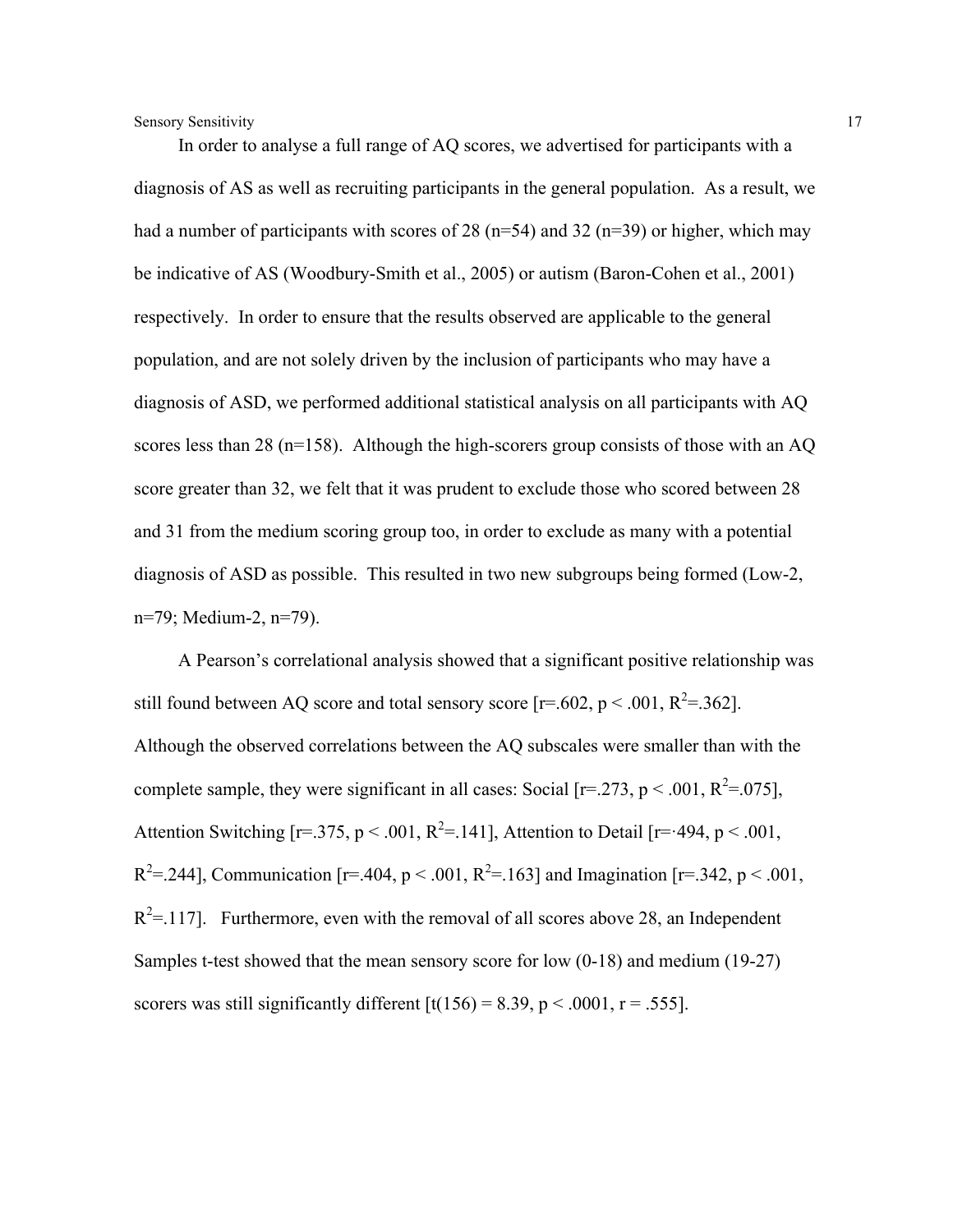#### Discussion

This study investigated whether the sensory difficulties experienced by those with ASD (Grandin, 1996; Williams, 1998; Baranek et al., 2006; Leekam et al., 2007) might extend to those with high levels of autistic traits in the general population. Results showed that atypical sensory responsiveness (including both hyper- and hypo-sensitivity), as measured by our sensory questionnaire, was much more common in individuals with higher levels of autistic traits, as measured by the AQ (Baron-Cohen et al., 2001). In particular, individuals with medium AQ scores (19-31) reported moderate levels of sensory difficulties, significantly different from those with either low (0-18) or high (32-50) scores on the AQ. This result is not confined to a specific sensory modality and does not seem to favour a particular sub-scale of the AQ.

The finding that those with high levels of autistic traits also experience sensory disturbances is consistent with a growing number of studies, which have found differences in visual processing (Grinter et al., 2009a; Grinter, Van Beek, Maybery & Badcock, 2009b; Stewart et al., 2009; Bayliss & Kritikos, 2010; Sutherland & Crewther, 2010) and speech perception (Stewart & Ota, 2008; Yu, 2010) between those with high and low levels of autistic traits. Our results indicate that these differences may be present in multiple sensory domains, and it would be interesting to see whether the differences observed in touch (Cascio et al., 2008) and taste (Tavassoli & Baron-Cohen, 2011) for those with ASD are replicated in low/high AQ scorers within the general population.

In this study, we found a positive correlational relationship between number of autistic traits and the frequency of atypical responses to sensory stimuli. This is in line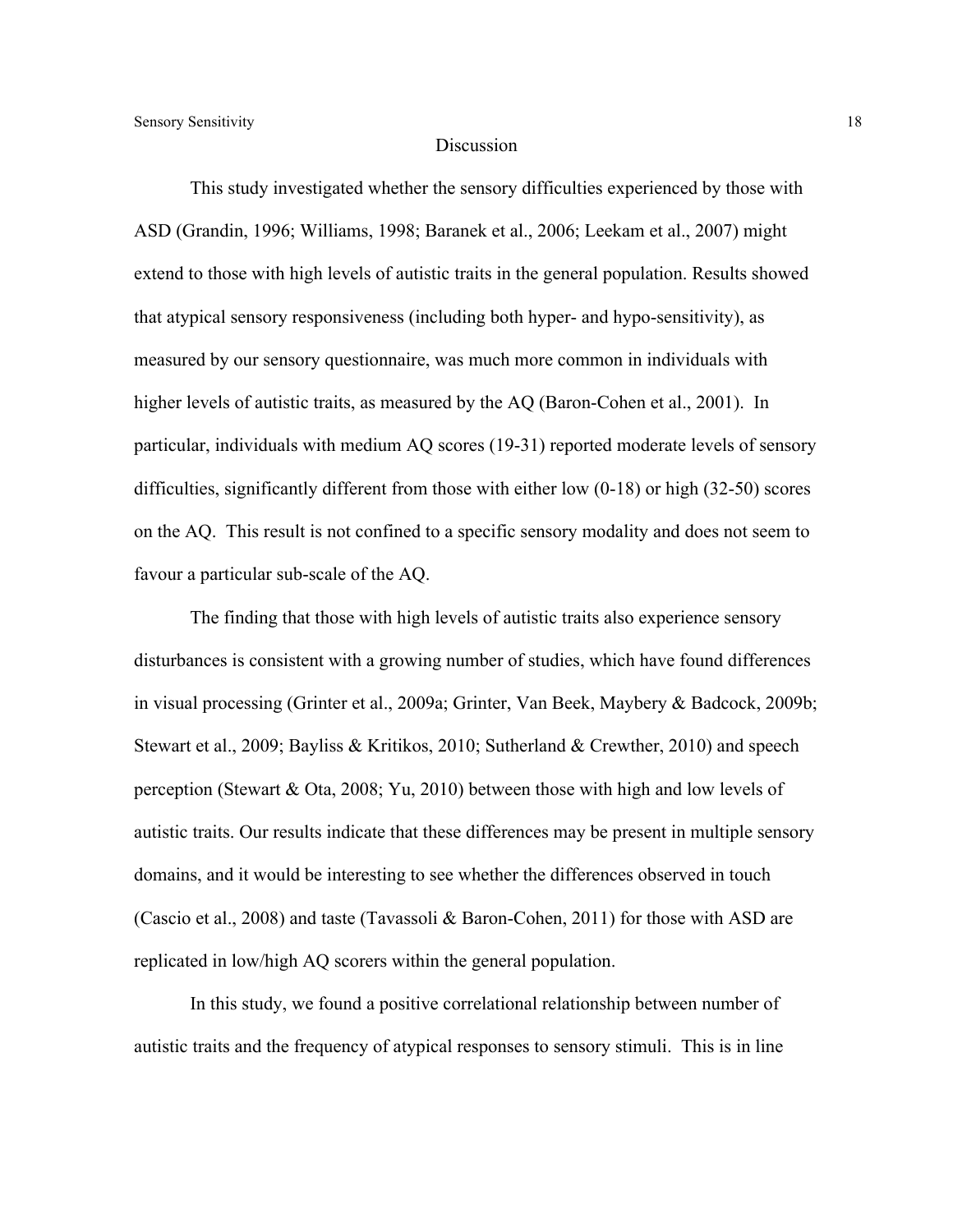with the results of Yu (2010), who found a significant correlation between normalization for phonetic context and AQ scores. However, our results somewhat contrast with Kern et al. (2007b), who found that severity of autism was related to scores on the Sensory Profile (Dunn, 1999) in children, but not in adolescents or adults. Furthermore, they found that sensory sensitivities reduced with age (which was also observed in certain sensory domains for Leekam et al., 2007). However, like Crane et al. (2009), we found no age effect in our sample. This contrast could be a result of methodological differences, as both this study and Crane et al (2009) used a self-report questionnaire, whereas Kern et al. (2007b) utilised a parent report design. Alternatively, it may be that sensory issues are more severe in children and stablilize once reaching adulthood. A final possibility, linked with the methodological differences, is that sensory processing difficulties are apparent to individual adults on the autism spectrum, or with high autistic trait levels, but have less obvious effects than in childhood: in other words these adults are able to cope but they are still bothered by sensory stressors more than those with low autistic trait levels.

This result has important implications for society. First, and least controversially, our data support findings that autistic traits are continuously distributed in the general population (Constantino & Todd, 2003). The key novel finding is the high correlation between AQ score and the frequency of experiencing problematic sensory responses. To our knowledge, this is the first report of a significant correlation between sensory ability and autistic traits in a broad population. Our results suggest that the sensory differences experienced by those with a diagnosis of ASD can also be extended into the general population and could be indicative of a sensory phenotype.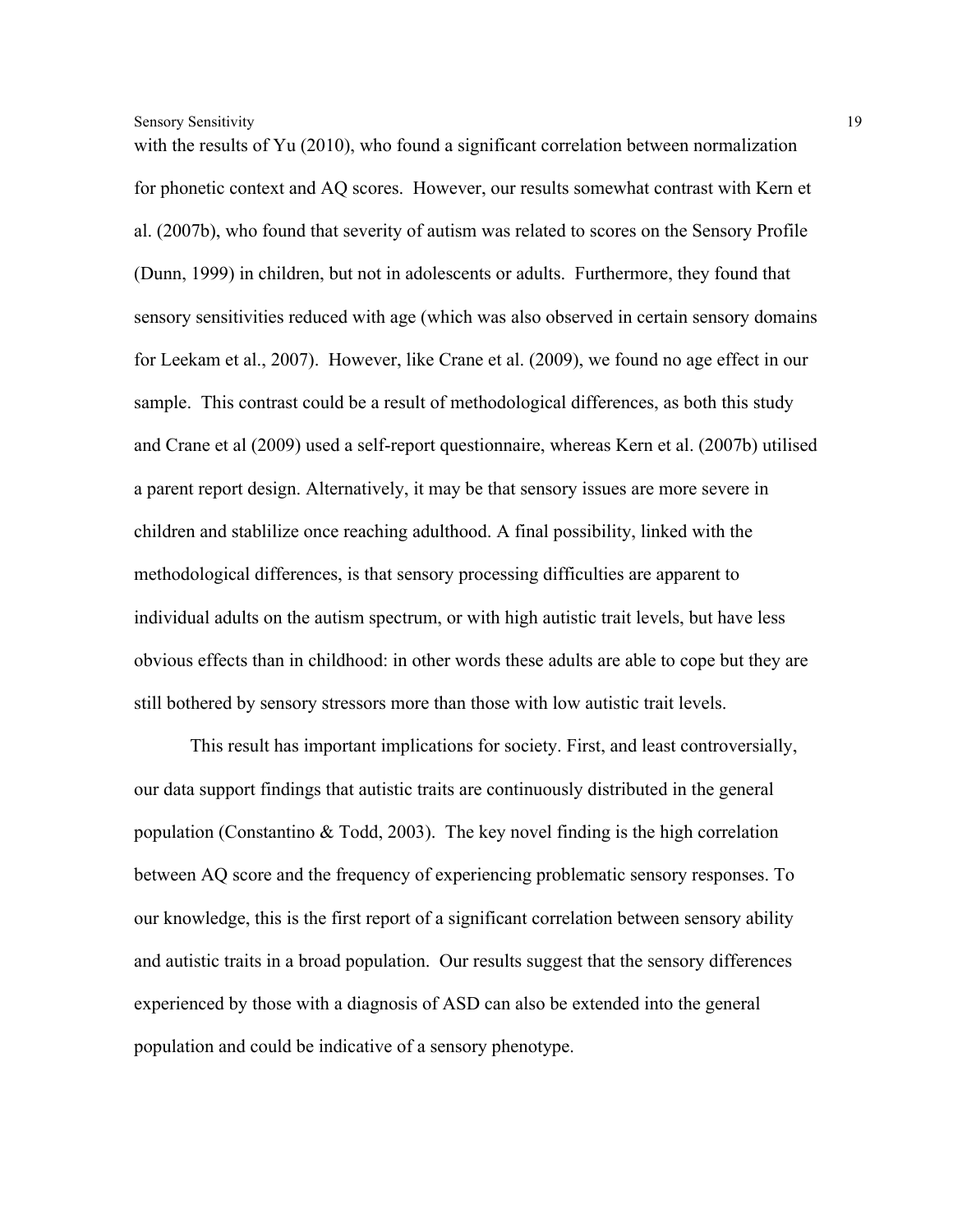The current data link sensory performance differences to social behaviour differences, a connection which has recently been made elsewhere (Cosbey et al., 2010; Hilton et al., 2010). Whilst there is much work to do to definitively demonstrate causality between these outwardly disparate areas, it is evidently worthy of further investigation.

#### *Limitations*

It could be argued that recruiting individuals from an online forum for those with AS could be a limitation of the study, as they would be likely to be aware of the relationship between ASD and sensory issues. However, the number recruited from that particular source was small  $(n=31)$  and it is arguably a strength of our study that we have investigated all aspects of the 'Autistic Spectrum', recently highlighted as a direction for future research (Von dem Hagen et al., 2011). Furthermore, by reanalyzing the data of all participants who scored less than 28 on the AQ, we found that the pattern observed in the whole sample can also be seen in this subsample (therefore the high scorers in the 'medium' group and those in the 'high' group are not overly-influencing the data).

A further limitation of the study is that the validity of the questionnaire has not been rigorously assessed, nor has test-retest reliability been determined. We do have plans to administer the Glasgow Sensory Questionnaire alongside established measures of sensory responsiveness, in order to better determine content validity. Moreover, it should be noted that the frequency of sensory experiences detailed by our participants in the qualitative questions (which were administered alongside the questionnaires, but will be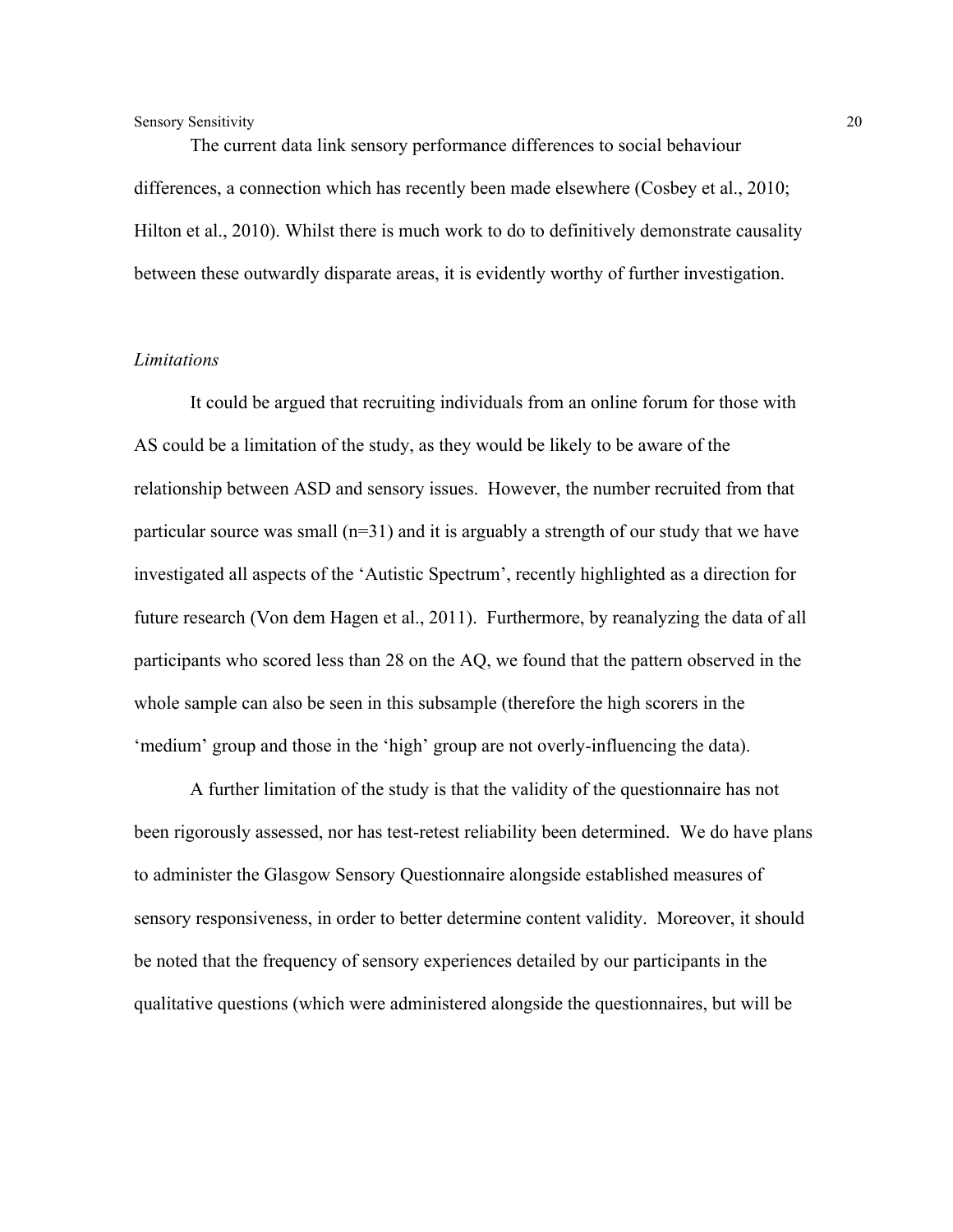reported elsewhere) correlated with both sensory scores and AQ scores (Robertson & Simmons, 2010), indicating reasonable validity.

Another limitation with our study is that, due to time constraints, we were unable to assess IQ. A previous study has found a modest negative correlation between autistic traits and IQ ( $r=-.27$ ), which was mainly explained by communication problems (Hoekstra, Happé, Baron-Cohen & Ronald, 2010). However, the authors stress that autistic traits and IQ are mostly independent. It should be noted that we asked participants to disclose any difficulties they had with understanding the questionnaire, with very few indicating comprehension difficulties with any of the questions  $(n=2)$ . Finally, whilst the unequal age distribution is another limitation of the study, statistical analysis showed that age effects for both the sensory questionnaire and the AQ was non-significant.

#### *Implications for further research*

This study investigated the relationship between sensory processing and autistic traits in adults. One interesting direction for future research would be an investigation into the sensory processing of children with varying levels of autistic traits. Furthermore, it would be interesting to investigate whether the differences observed in those with high and low levels of autistic traits in behavioural studies (Grinter et al., 2009a; Grinter, 2009b; Stewart & Ota, 2008) and fMRI (Von dem Hagen, 2011) would also be found in children. In addition, it would be an important next step to determine whether self-reported sensory sensitivity actually corresponds to differences in threshold. According to our results, it would appear that a significant proportion of the population is affected by either hyper- or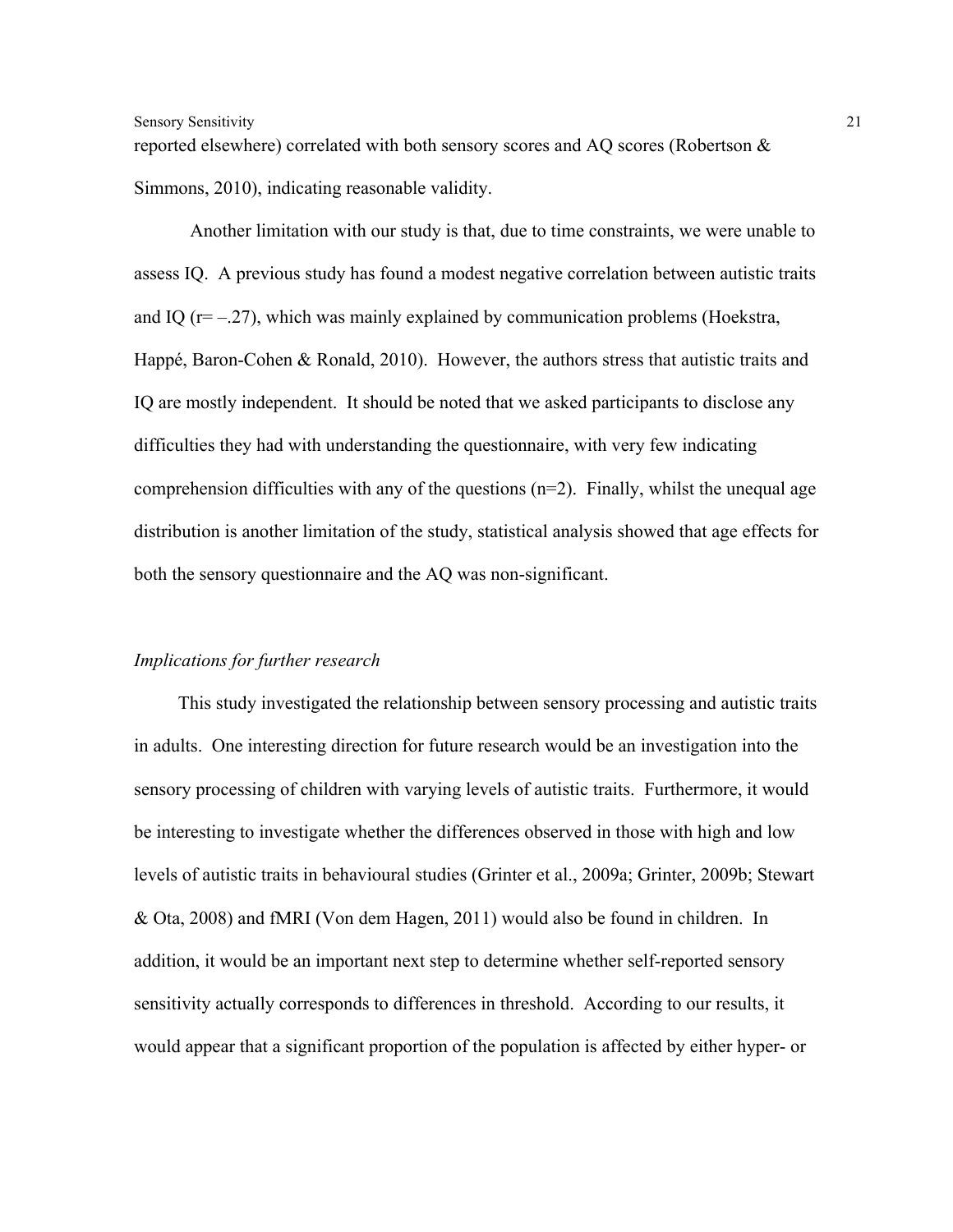hypo-sensory sensitivity in some way and that consideration should be given to modifying the environment to counter at least the most severe sensory stressors. It would also be interesting to replicate the study with a larger group, including those with explicit diagnoses of ASD, in order to further validate the sensory questionnaire.

There are many potential practical applications of this research. First, the sensory questionnaire we have developed adds to the battery of tests that can be used to establish the precise sensory processing difficulties of individuals on the autism spectrum. In addition, we recently found that sensory sensitivities can affect productivity and concentration of those with ASD, and that low-impact sensory environments are essential for these individuals (Simmons & Robertson, 2012). It is anticipated that, in the future, environments could be systematically screened for potential sensory stressors and steps taken to ameliorate any problems identified, as they already are in some ASD-specific schools and intervention programmes. By also using the sensory questionnaire, those responsible for providing a comfortable working environment would be able to pinpoint the most common issues for a certain individual, and work with them to reduce any problems.

A final issue for further research is the extent to which sensory stress is a problem for a large number of people without explicit diagnoses of ASD, but with higher levels of autistic traits, possibly linked with social interaction problems, or at least a tendency to avoid social situations. Whilst it is tempting to argue that these individuals will have other conditions such as tinnitus or migraine, or simply be succumbing to the effects of normal ageing, it may be that many of us are tolerating high levels of anxiety or discomfort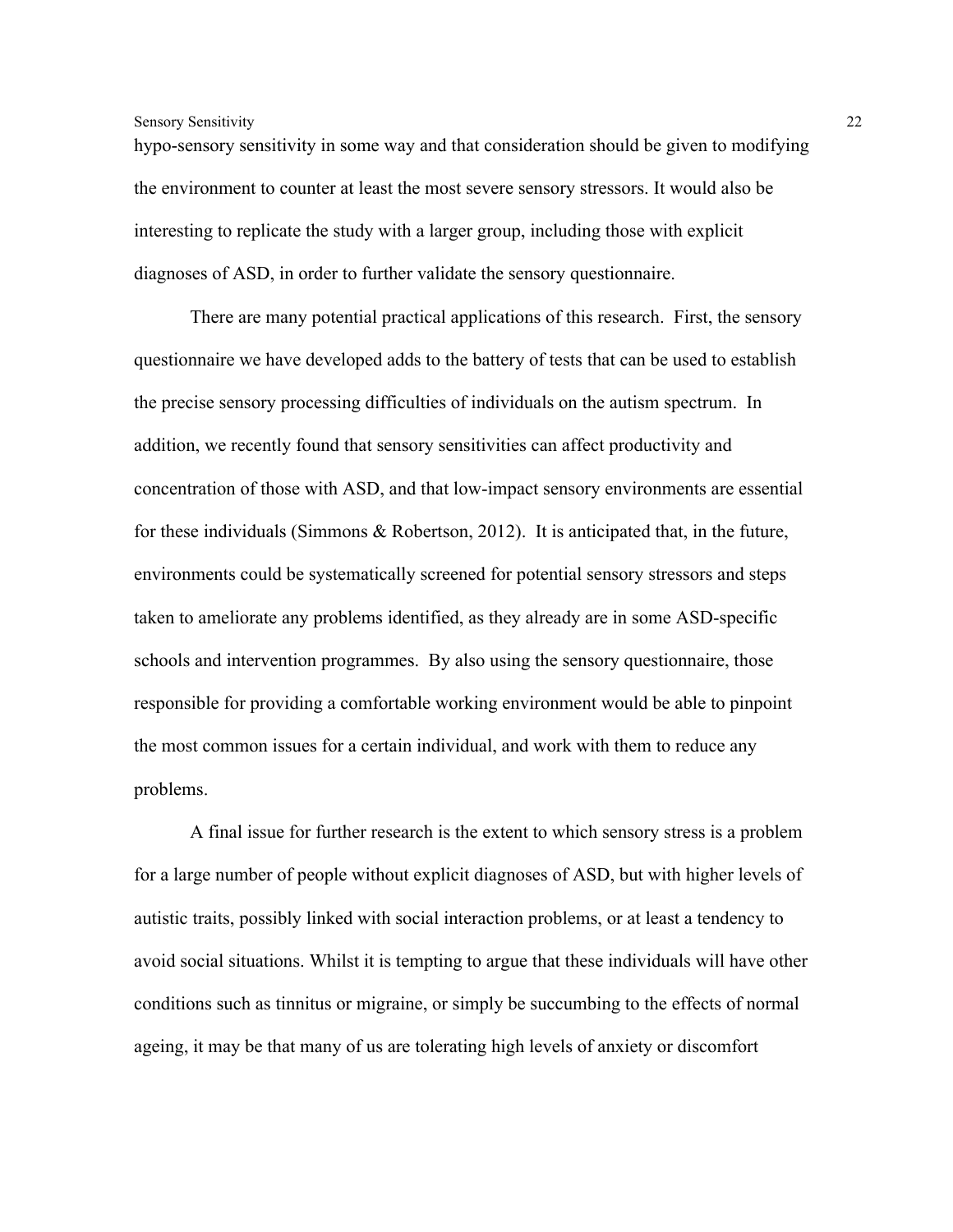brought on by sensory stress and that there is a need to recognize this in building design, town planning and environmental health contexts. A tentative explanation for these individual differences at the neural level is in terms of higher levels of internal neural noise in those with higher levels of sensory sensitivity (Milne, 2011; Simmons et al, 2009).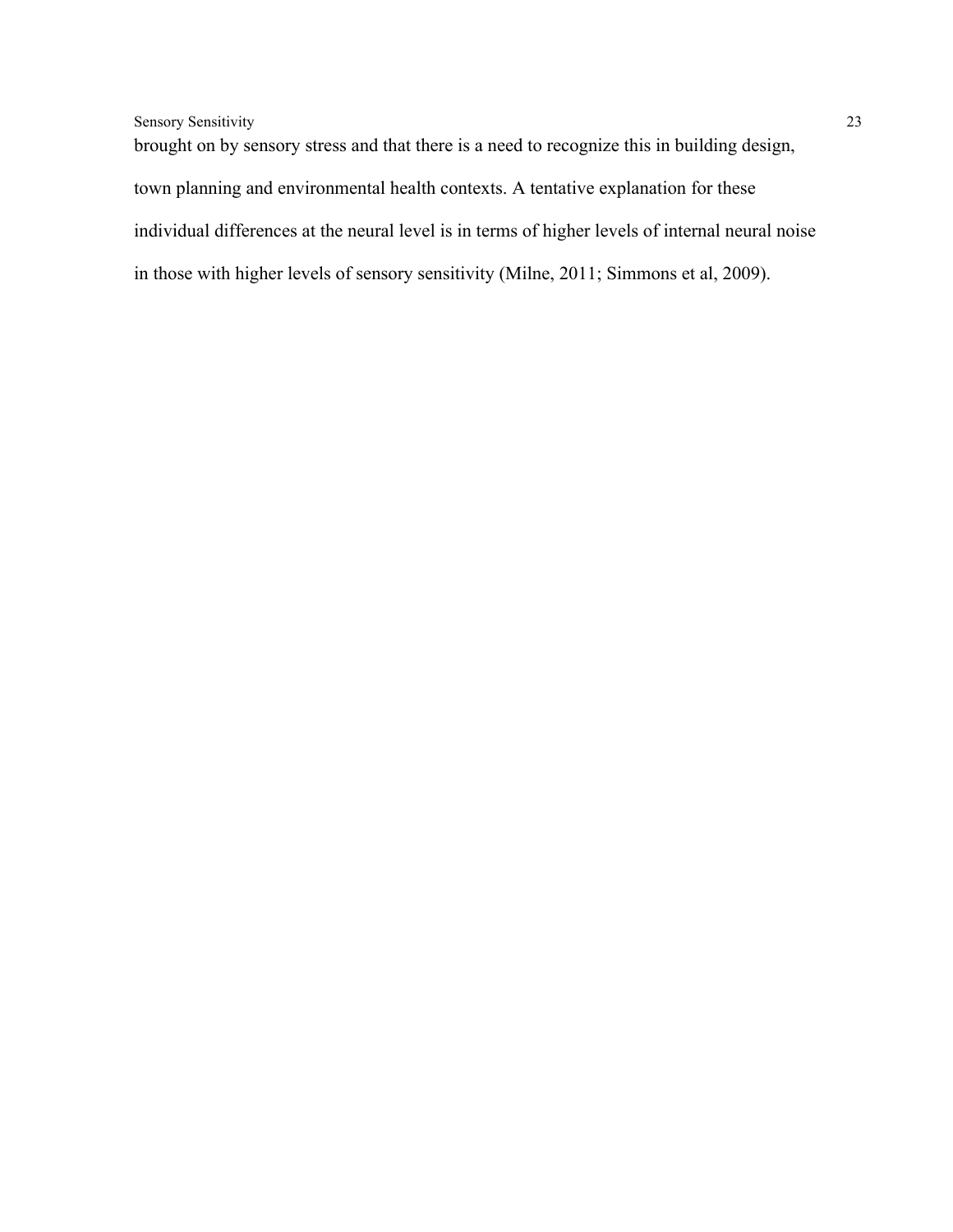#### References

- American Psychiatric Association (2011). DSM-5 (Retrieved 12/03/11), from www.dsm5.org.
- Austin, E. (2005). Personality Correlates of the Broader Autism Phenotype as Assessed by the Autism Spectrum Quotient (AQ). *Personality and Individual Differences.* **38**, 451-460.
- Auyeung, B., Baron-Cohen, S., Wheelwright, S., & Allison, C. (2008). The Autism Spectrum Quotient: Children's Version (AQ-child). *Journal of Autism and Developmental Disorders*, **38**, 1230–1240.
- Baranek, G. T., David, F. J., Poe, M. D., Stone, W. L., Watson, L. R. (2006). Sensory Experiences Questionnaire: Discriminating Sensory Features in Young Children with Autism, Developmental Delays, and Typical Development. *Journal of Child Psychology and Psychiatry,* **47***,* 591–601.
- Baron-Cohen, S., Wheelwright, S., Skinner, R., Martin, J & Clubley, E. (2001). The Autism-Spectrum Quotient (AQ): Evidence from Asperger Syndrome/High-Functioning Autism, Males and Females, Scientists and Mathematicians. *Journal of Autism and Developmental Disorders,* **31***,* 5–17
- Bayliss, A.P. & Kritikos, A. (2010). Brief Report: Perceptual Load and the Autism Spectrum in Typically Developed Individuals. *Journal of Autism and Developmental Disorders*, **41***,* 1573-1578.
- Bennetto, L., Kuschner, E.S. & Hyman, S.L. (2007). Olfaction and Taste Processing in Autism. *Biological Psychiatry,* **62**, 1015–1021.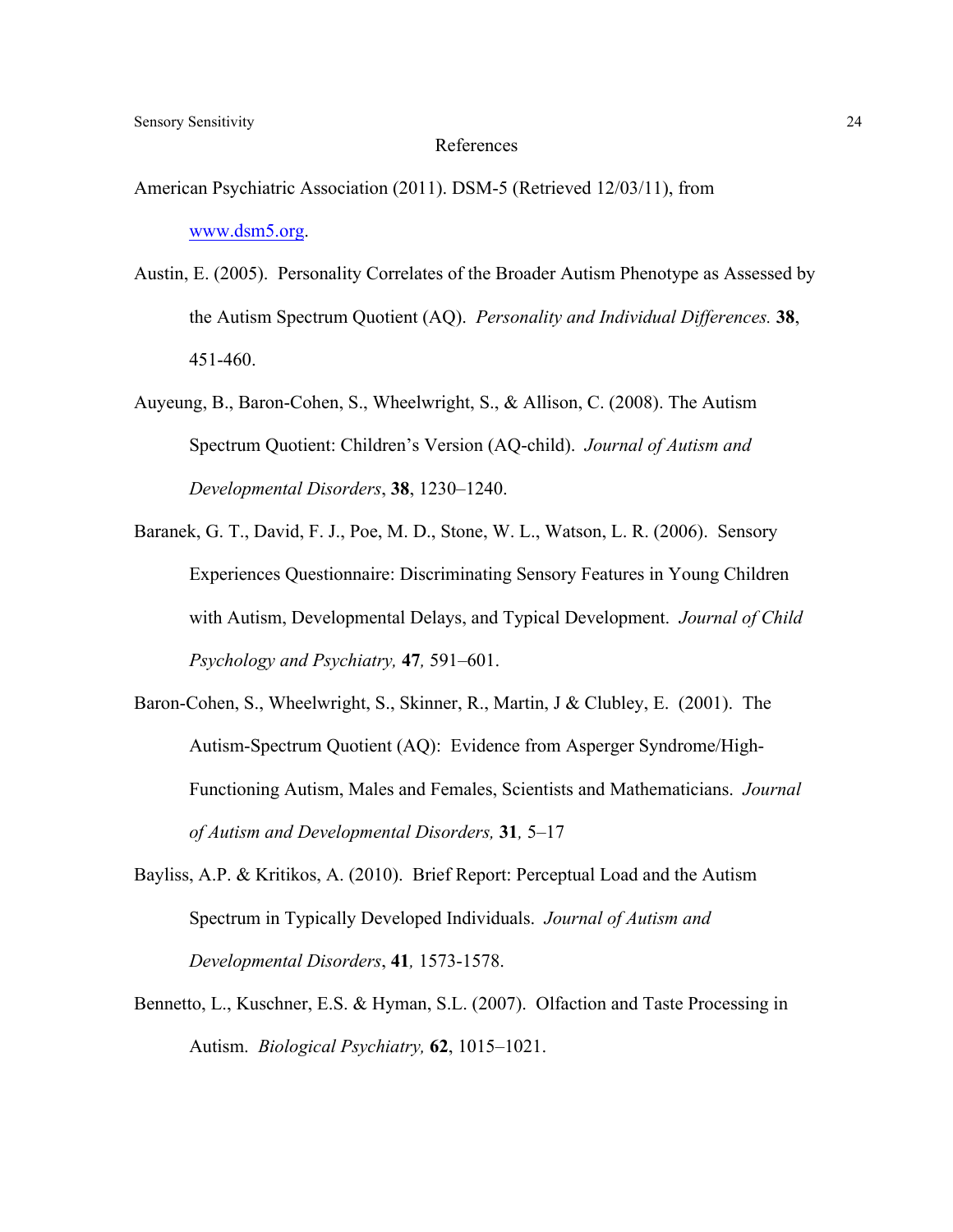- Ben-Sasson, A., Hen, L., Fluss, R., Cermak, S. A., Engel-Yeger, B., & Gal, E. (2009). A Meta-Analysis of Sensory Modulation Symptoms in Individuals with Autism Spectrum Disorders. *Journal of Autism and Developmental Disorders,* **39**, 1–11.
- Bertone, A., Mottron, L., Jelenic, P. & Faubert, J. (2005) Enhanced and Diminished Visuo-Spatial Information Processing in Autism Depends on Stimulus Complexity. *Brain*, **128**, 2430-2441.
- Brown, C. & Dunn, W. (2002) *Adult/Adolescent Sensory Profile: User's Manual*. San Antonio, TX: Psychological Corporation.
- Bogdashina, O. (2003). *Sensory Perceptual Issues in Autism and Asperger Syndrome*. New York: Jessica Kingsley.
- Cascio, C., McGlone, F., Folger, S., Tannan, V., Baranek, G., Pelphrey, K.A. & Essick, G. (2008). Tactile Perception in Adults with Autism: a Multidimensional Psychophysical Study. *Journal of Autism and Developmental Disorders,* **38***,* 127– 138.
- Constantino J.N. (2002), *The Social Responsiveness Scale.* Los Angeles: Western Psychological Services.
- Constantino, J. N. & Todd, R. D. (2003). Autistic Traits in the General Population. *Archives of General Psychiatry,* **60**, 524-530.
- Cosbey, J., Johnston, S.S. & Dunn, L. (2010). Sensory Processing Disorders and Social Participation. *American Journal of Occupational Therapy,* **64**, 462-473.
- Crane, L., Goddard, L., & Pring, L. (2009). Sensory Processing in Adults with Autism Spectrum Disorders. *Autism*, **13**, 215–228.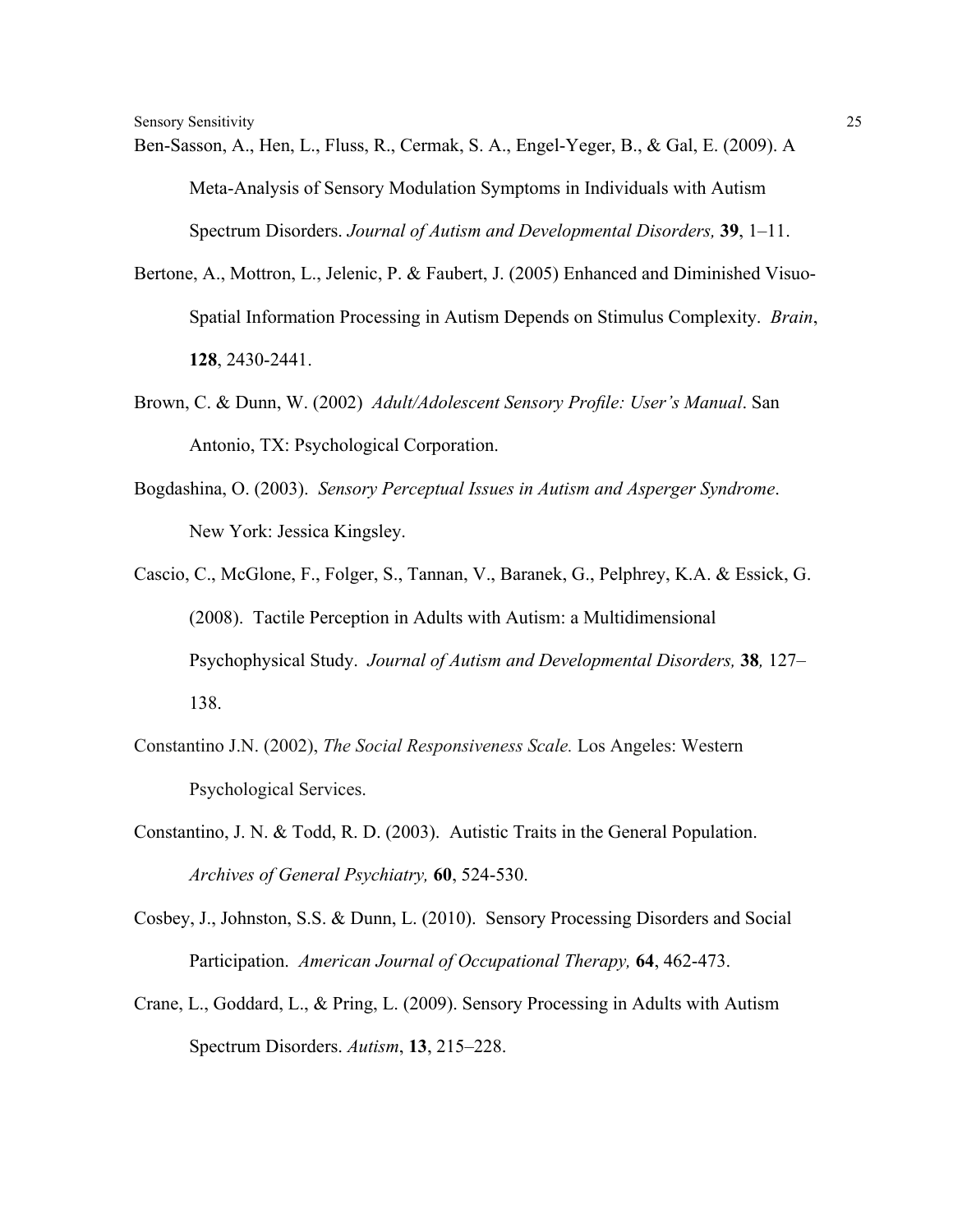Elsabbagh, M., Holmboe, K., Gliga, T., Mercure, E., Hudry. K., Charman, T., Baron-Cohen, S., Bolton, P., Johnson, M.H. & the BASIS team (2011). Social and Attention Factors During Infancy and the Later Emergence of Autism Characteristics. *Progress in Brain Research*, **189**, 195-207.

Goldstein*,* E. B. *(*2009*) Sensation and Perception (8th ed.).* Pacific Grove. CA: Wadsworth

Grandin, T. (1996) Emergence: Labelled Autistic. New York: Warner Books

- Grinter, E.J., Maybery, M.T., Van Beek, P.L., Pellicano, E., Badcock, J.C. & Badcock, D.R. (2009a). Global Visual Processing and Self-Rated Autistic-Like Traits. *Journal of Autism and Developmental Disorders,* **39**, 1278–1290.
- Grinter, E.J., Van Beek., P.L., Maybery, M.T. & Badcock, D.R., (2009b). Brief report: Visuospatial Analysis and Self-rated Autistic-Like Traits. *Journal of Autism and Developmental Disorders,* **39**, 670-677.
- Haesen, B., Boets, B. & Wagemans, J. (2010). A Review of Behavioural and Electrophysiological Studies on Auditory Processing and Speech Perception in Autism Spectrum Disorders. *Research in Autism Spectrum Disorders,* **5**, 701-714.
- Happé, F. & Frith, U. (2006). The Weak Coherence Account: Detail-Focused Cognitive Style in Autism Spectrum Disorders. *Journal of Autism and Developmental Disorders,* **36**, 5-25.
- Hilton, C.L., Harper, J.D., Holmes K.R., Runzi L.A., Abbacchi, A.M., Todorov, A. & LaVesser, P.D. (2010). Sensory Responsiveness as a Predictor of Social Severity in Children with High Functioning Autism Spectrum Disorders. *Journal of Autism and Developmental Disorders*, **40**, 937–45.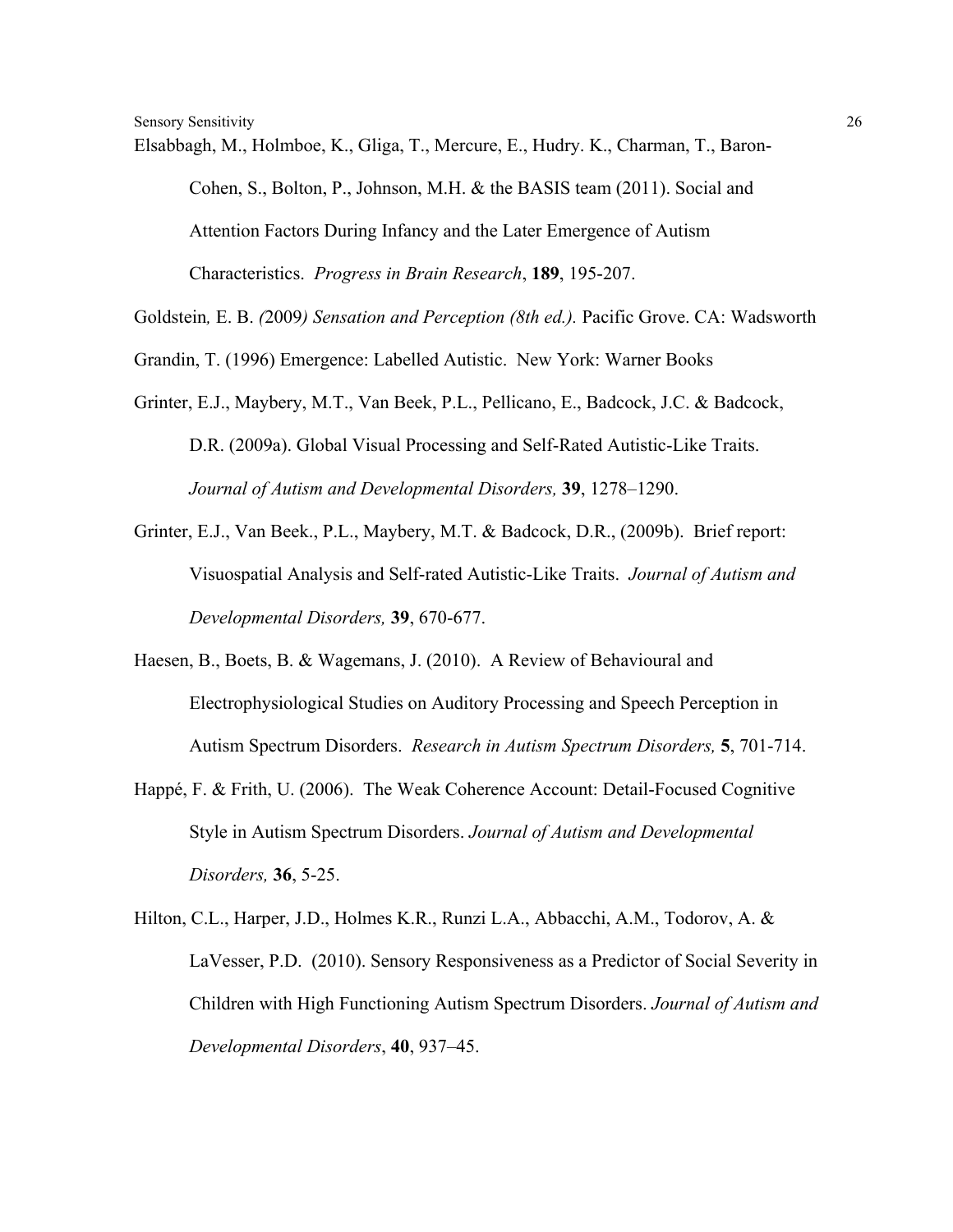Hoekstra, R.A., Bartels, M., Verweij, C.J.H., & Boomsma, D.I. (2007). Heritability of Autistic Traits in the General Population. *Archives of Pediatrics & Adolescent Medicine*, **161**, 372–377. doi:10.1001/archpedi.161.4.372

Hoekstra, R.A., Happé, F., Baron-Cohen, S. & Ronald, A. (2010). Limited Genetic Covariance Between Autistic Traits and Intelligence: Findings From a Longitudinal Twin Study. *American Journal of Medical Genetics Part B: Neuropsychiatric Genetics*, **153**, 994-1007.

- Hurley, R.S.E., Losh, M., Parlier, M., Reznick, J.S. & Piven, J. (2007). The Broad Autism Phenotype Questionnaire. *Journal of Autism and Developmental Disorders,* **37**, 1679-1690.
- Jastreboff, P. J. (2000). *Tinnitus habituation therapy (THT) and tinnitus retraining therapy (TRT).* In R. S. Tyler (Ed.), *Tinnitus Handbook* (pp. 357–376). San Diego, CA: Singular.
- Jones. R. S. P., Quigney, C. and Huws, J. C. (2003). First-Hand Accounts of Sensory Perceptual Experiences in Autism: a Qualitative Analysis. *Journal of Intellectual & Developmental Disability,* **28**, 112–121.
- Kern, J.K., Garver, C.R., Grannemann, B.D., Trivedi, M.H., Carmody, T., Andrews, A.A. & Mehta, J. A. (2007a). Response to Vestibular Sensory Events in Autism*. Research in Autism Spectrum Disorders,* **1**, 67–74.
- Kern, J.K., Trivedi, M.H., Grannemann, B.D., Garver, C.R., Johnson, D.G., Andrews, A.A., Savla, J.S., Mehta, J.A. & Schroeder, J.L. (2007b). Sensory Correlations in Autism. *Autism*, **11**, 123-134.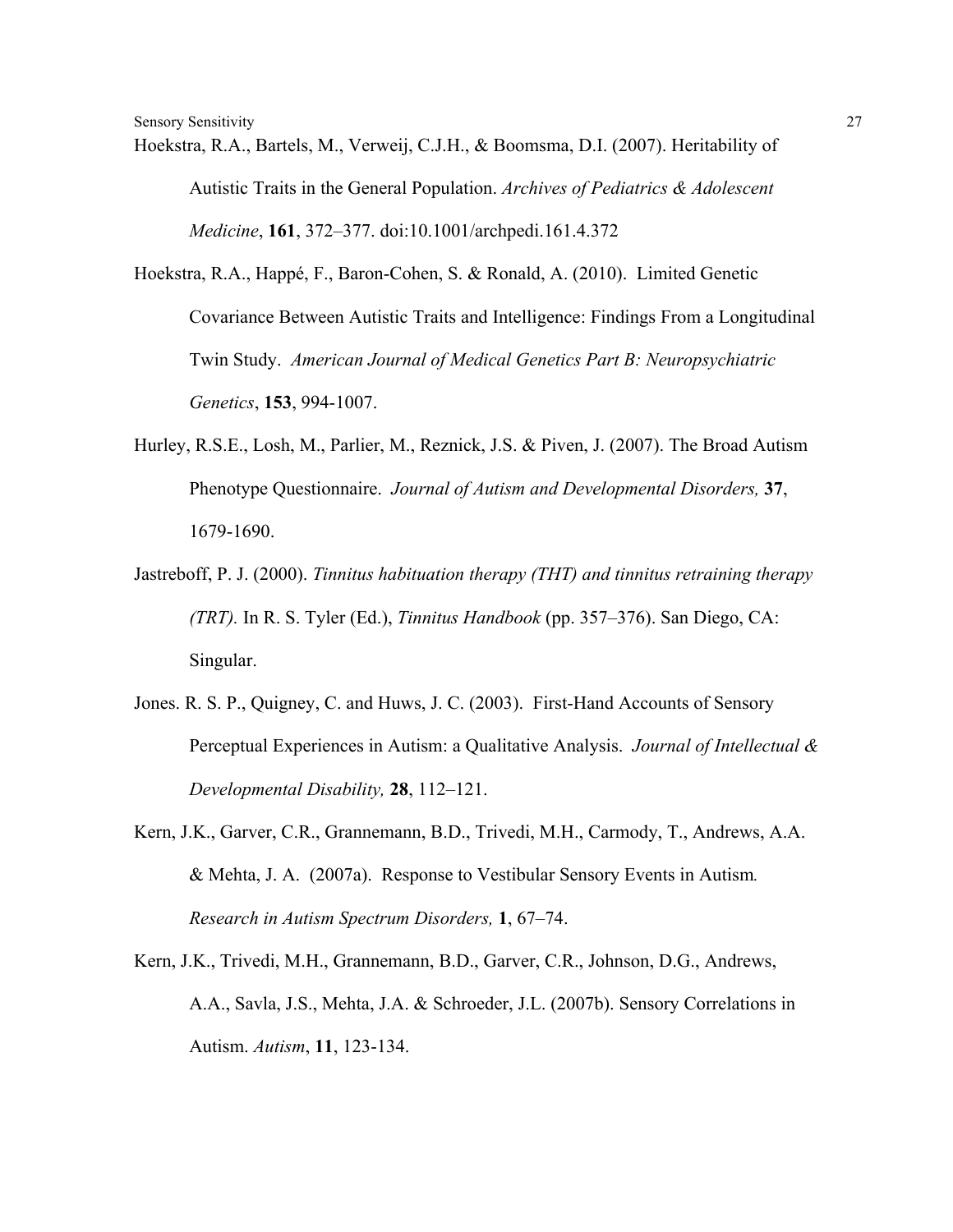Khalfa, S., Bruneau, N., Rogé, B., Georgieff, N., Veuillet, E., Adrien, J-L., Barthélémy, C., Collett, L. (2004). Increased Perception of Loudness in Autism. *Hearing Research*, **198***,* 87–92.

- Leekam, S. R., Nieto, C. Libby, S., Wing, L. & Gould, J. (2007). Describing the Sensory Abnormalities of Individuals with Autism. *Journal of Autism and Developmental Disorder*s, **37**, 894–910.
- Milne, E. (2011) Increased Intra-participant Variability in Children with Autistic Spectrum Disorders: Evidence from Single-Trial Analysis of Evoked EEG. *Frontiers in Psychology,* **2**, 51. doi: 10.3389/fpsyg.2011.00051
- Mottron, L., Dawson, M., Soulières, I., Hubert, B., & Burack, J. A. (2006). Enhanced Perceptual Functioning in Autism: an Update, and Eight Principles of Autistic Perception *Journal of Autism and Childhood Schizophrenia*, **36,** 27–43. doi:10.1007/s10803-005-0040-7
- Mottron, L., Peretz, I., & Ménard, E. (2000). Local and Global Processing of Music in High-functioning Persons with Autism: Beyond Central Coherence. *Journal of Child Psychology and Psychiatry*, **41**, 1057–1065.
- Nave, C.R. (2006). *Sound Intensity.* Retrieved May 25 2011 from http://hyperphysics.phyastr.gsu.edu/Hbase/sound/intens.html
- Piven, J., Wzorek, M., Landa, R., Lainhart, J., Bolton, P., Chase, G. A. & Folstein, S. (1994). Personality Characteristics of the Parents of Autistic Individuals. *Psychological Medicine,* **24**, 783-795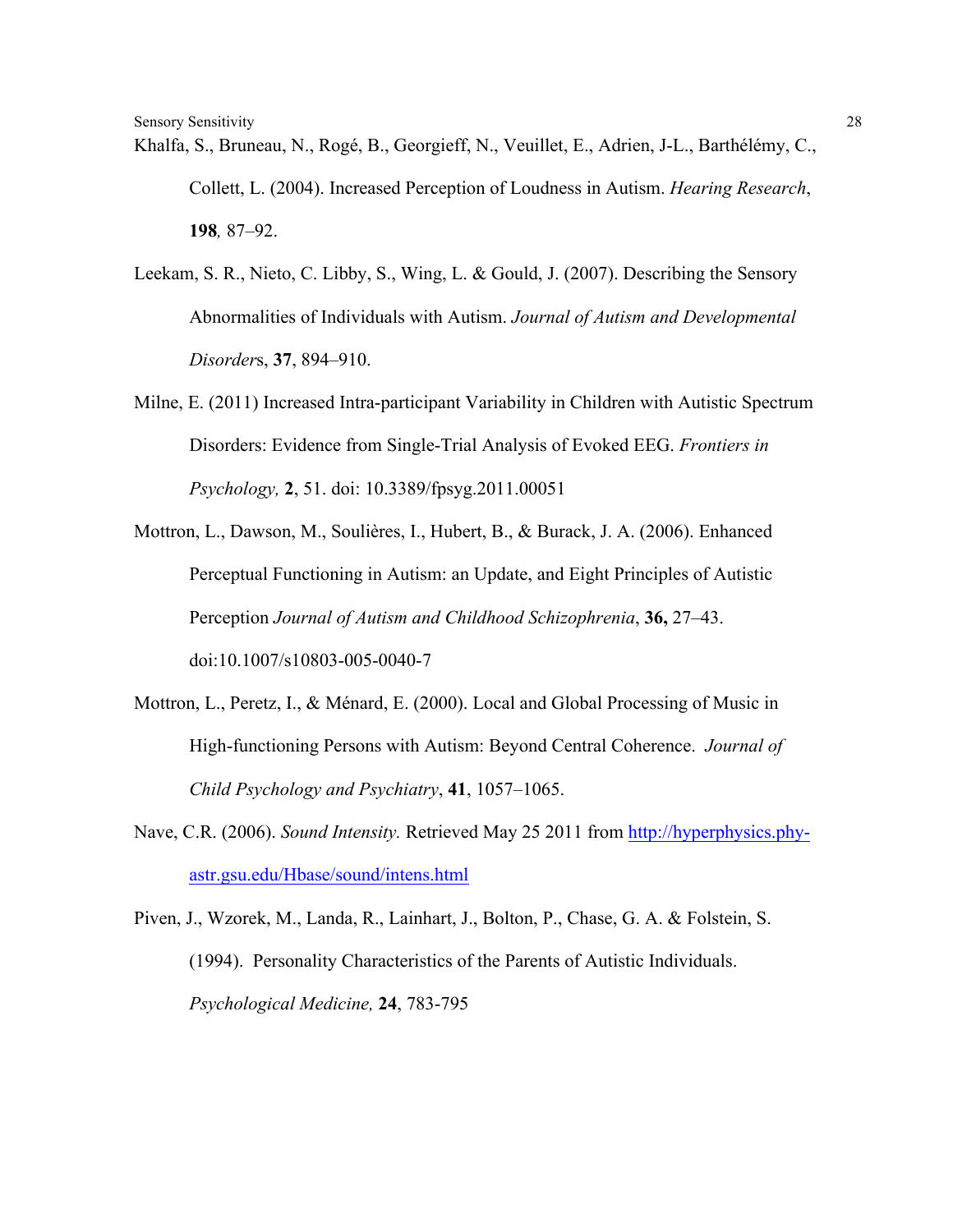- Redcay, E. (2008). The Superior Temporal Sulcus Performs a Common Function for Social and Speech Perception: Implications for the Emergence of Autism. Neuroscience and Biobehavioural Reviews, **32**, 123-142.
- Robertson, A. E., & Simmons, D. R. (2008). A detailed examination of the sensory sensitivities of children with autism spectrum and other developmental disorders. International Meeting for Autism Research (IMFAR), 15–17 May, London.
- Robertson, A. E., & Simmons, D. R. (2010). Sensory sensitivities in autism spectrum disorders: A qualitative analysis. International Meeting of Autism Research (IMFAR), 22–20 May, Philadelphia.
- Shah, A., & Frith, U. (1983). An Islet of Ability in Autistic Children: a Research Note. *Journal of Child Psychology and Psychiatry*, **24**, 613–620.
- Sigman, M. & Ruskin, E. (1999). Continuity and Change in the Social Competence of Children with Autism, Down Syndrome and Developmental Delays. *Monographs of the Society for Research in Child Development,* **64(1, Serial No. 256)**
- Simmons, D. R., & Robertson, A. E. (2012). Visual symptoms in adults with autism spectrum disorders. i-Perception, 3, 397.
- Simmons, D.R., Robertson, A.E., McKay, L.S., Toal, E., McAleer, P. & Pollick, F.E. (2009). Vision in Autism Spectrum Disorders. *Vision Research*, **49**, 2705–2739.
- Stewart, M., Watson, J., Allcock, A-J. & Yaqoob, T. (2009). Autistic Traits Predict Performance on the Block Design. *Autism*, **13**, 133–142.
- Survey Monkey.com, LLC (n.d.) Retrieved March  $4<sup>th</sup>$  2010, from www.surveymonkey.com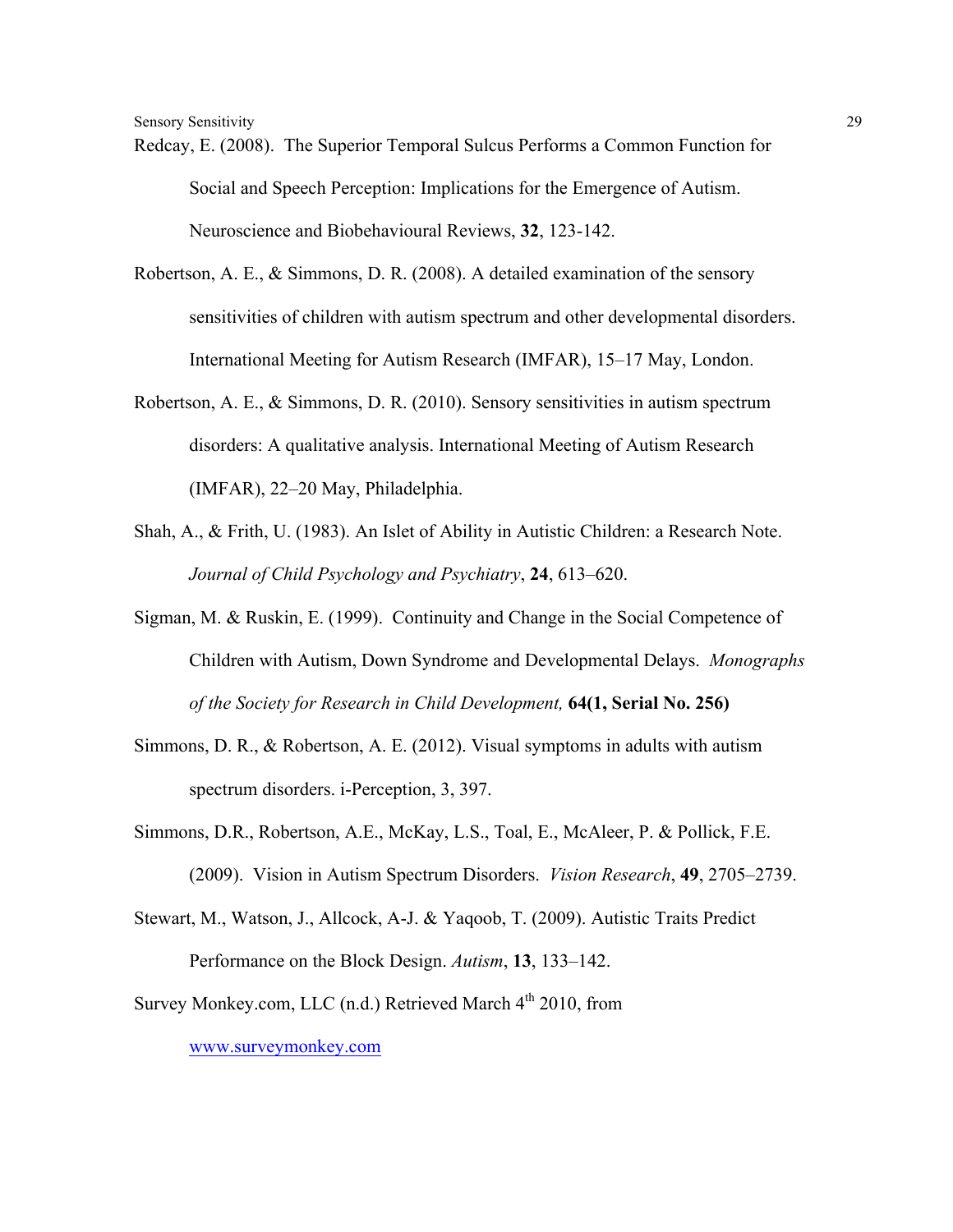- Sutherland, A. & Crewther, C.P. (2010). Magnocellular Visual Evoked Potential Delay with High Autism Spectrum Quotient Yields a Neural Mechanism for Altered Perception. *Brain*, **133**, 2089-2097.
- Tavassoli, T. & Baron-Cohen, S. (2012). Taste Identification in Adults with Autism Spectrum Conditions. *Journal of Autism and Developmental Disorders*, **42**, 1419- 1424.
- van de Looij-Jansen, P. & Jan de Wilde, E. (2008). Comparison of Web-Based versus Paper-and-Pencil Self-Administered Questionnaires: Effects on Health Indicators in Dutch Adolescents. *Health Research and Educational Brief,* **43**, 1708-1721.
- Von Dem Hagen, E.A.H., Nummenmaa, L., Yu, R., Engell, A.D., Ewbank, M.P. & Calder, A.J. (2011). Autism Spectrum Traits in the Typical Population Predict Structure and Function in the Posterior Superior Temporal Sulcus. *Cerebral Cortex*, **21**, 493-500.
- Wheelwright, S., Baron-Cohen, S., Goldenfield, N., Delaney, J., Fine, D., Smith, R., Weil, L., Wakabayashi, A. (2006). Predicting Autism Spectrum Quotient (AQ) from the Sytemizing Quotient-Revised (SQ-R) and Empathy Quotient (EQ). *Brain Research,* **1079**, 47-56.
- Whitehouse, A. J. O., Maybery, M. T., Hickey, M., & Sloboda, D. (2011). Brief Report: Autistic-Like Traits in Childhood Predict Later Age at Menarche in Girls. *Journal of Autism and Developmental Disorders,* **41**, 1125-1130.

Williams, D. (1998). *Nobody Nowhere.* London: Jessica Kingsley Publishers Willott, J.F. (1991) *Aging and the Auditory System: Anatomy, Physiology and Psychophysics*. San Diego: Singular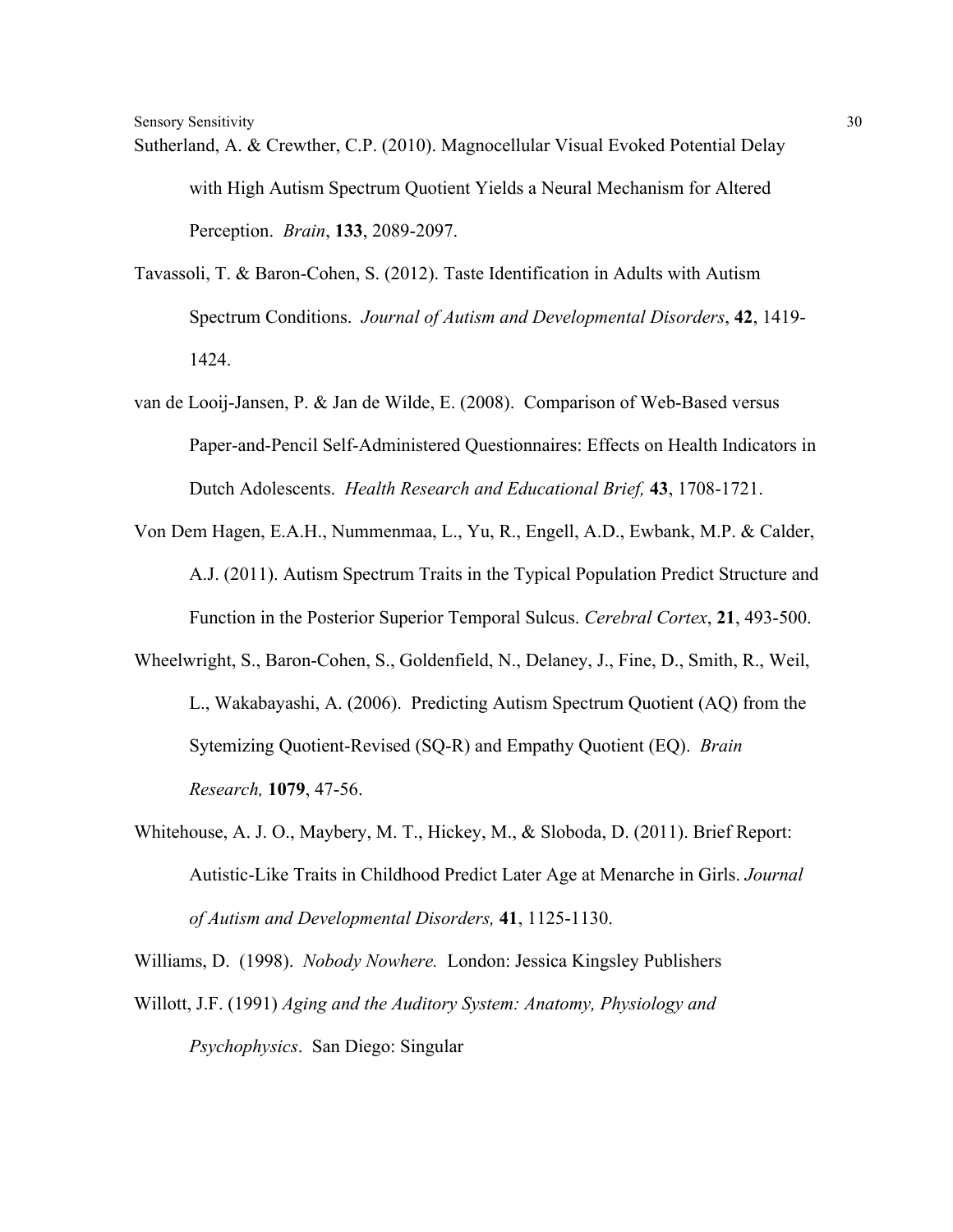Wing, L. & Gould, J. (1979). Severe Impairments of Social Interaction and Associated Abnormalities in Children: Epidemiology and Classification. *Journal of Autism and Developmental Disorders*, **9**, 11–29

Woodbury-Smith, M., Robinson, J., Wheelwright, S. J., Baron-Cohen, S. (2005). Screening Adults for Asperger Syndrome using the AQ: A Preliminary Study of its Diagnostic Validity in Clinical Practice. *Journal of Autism and Developmental Disorders*, **35,** 331–335.

- Wu, R.C., Thorpe, K., Ross, H., Micevski, V., Marquez, C. & Straus, S.E. (2009). Comparing Administration of Questionnaires via the Internet to Pen-and-Paper in Patients with Heart Failure: Randomized Controlled Trial. *Journal of Medical Internet Research,* **11**, e3.
- Yu, A.C.L. (2010). Perceptual Compensation Is Correlated with Individuals' "Autistic" Traits: Implications for Models of Sound Change. *PLoS One*, **5**, 1-9.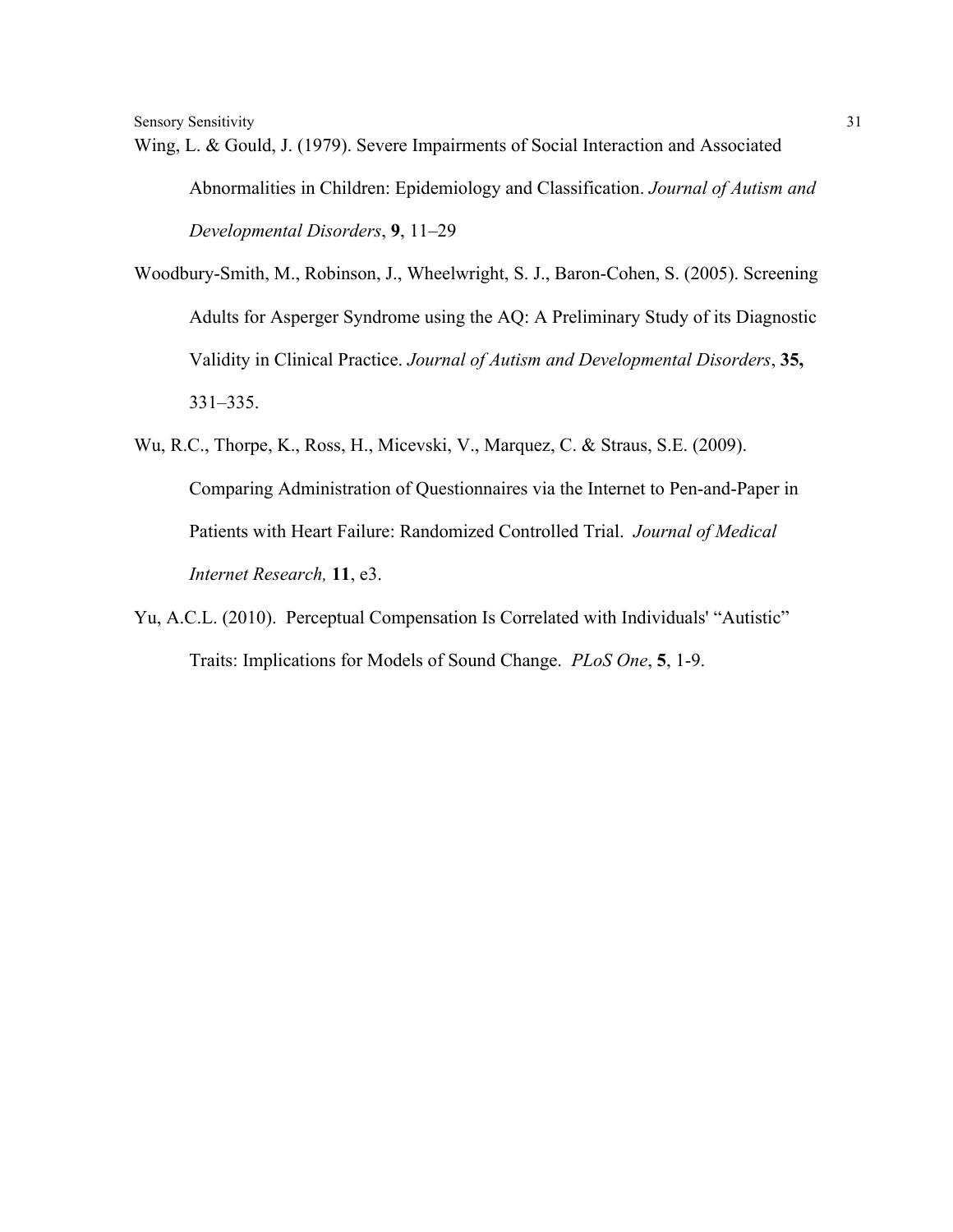#### Footnotes

1. Note that a self-report sensory questionnaire (The Adult/Adolescent Sensory Profile: AASP) has previously been published by Brown & Dunn (2002). However, this instrument was not specifically designed to target the sensory issues associated with ASD populations, and contains some questions which overlap with those on autism diagnostic instruments, which made it unsuitable for our purposes. In addition, our questionnaire assessed reported sensitivity separately in the proprioceptive, vestibular, taste and smell modalities (these modalities are combined into 'taste/smell' and 'movement' in the AASP), as well as including items for visual, auditory and touch sensitivity. Furthermore, we did not include items on 'activity level', which is assessed in the AASP.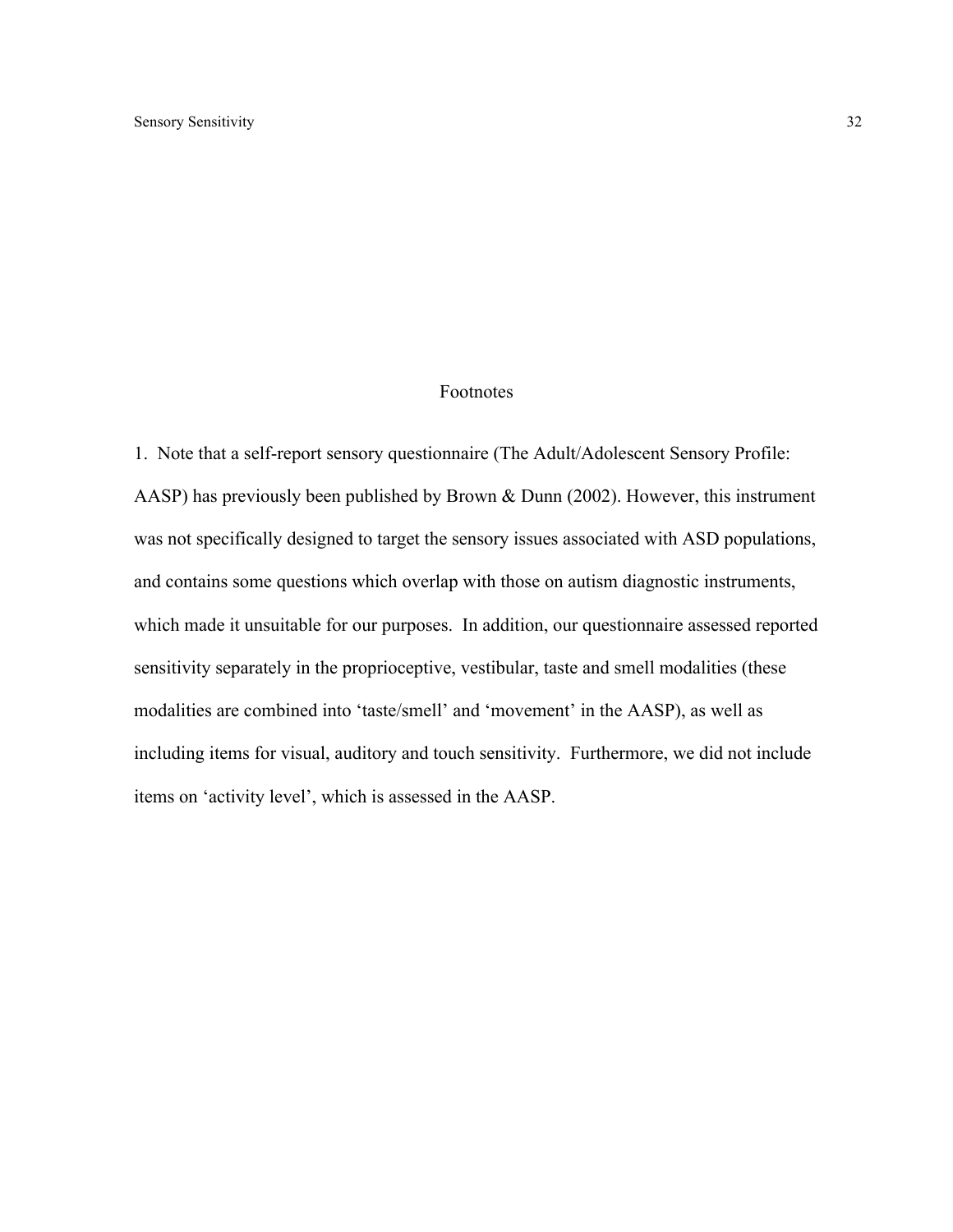# Figure Captions

*Figure 1.* Correlation between total sensory score (measured by the Sensory Questionnaire) and AQ score (measured by the Autism Spectrum Quotient; Baron-Cohen et al., 2001). Pearson correlation was positive  $(r = .775)$ .

*Figure 2.* Comparison of total sensory score for low, medium and high scorers on the AQ. Error bars represent the standard error of the mean.

*Figure 3.* Comparison of sensory scores in each modality for low, medium and high scorers on the AQ. Error bars represent the standard error of the mean.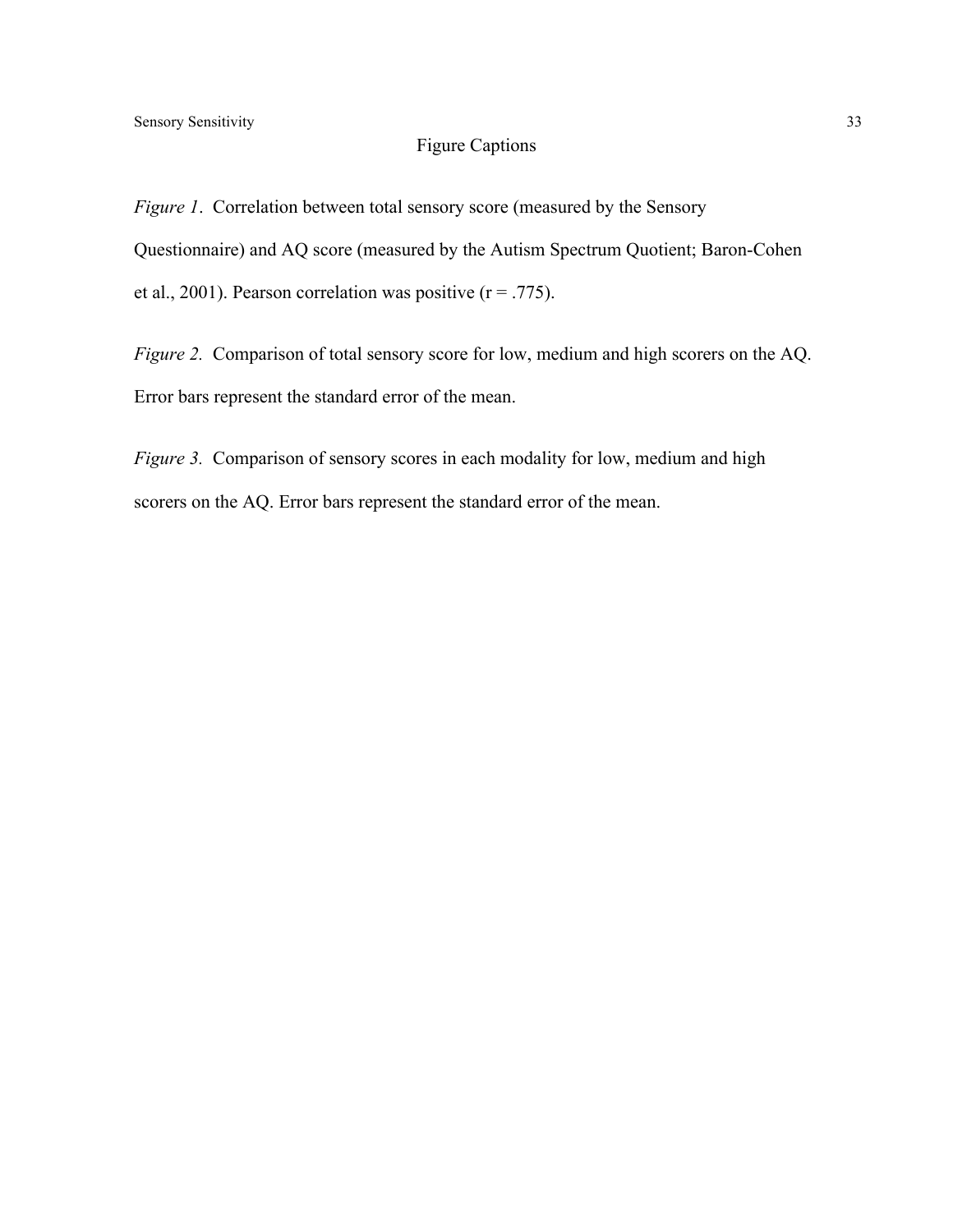# 1 Top

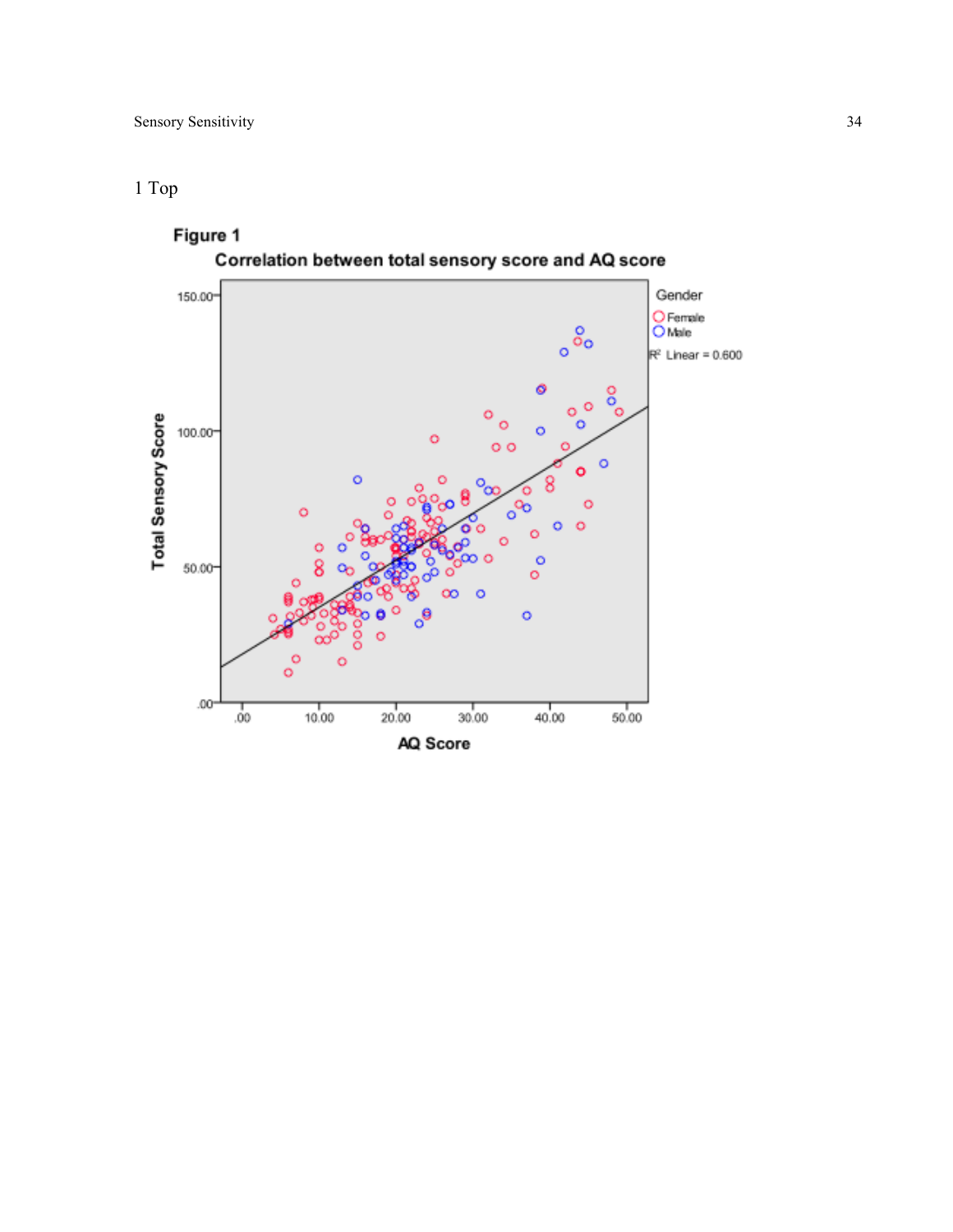

Figure 2

Error Bars: +/- 2 SE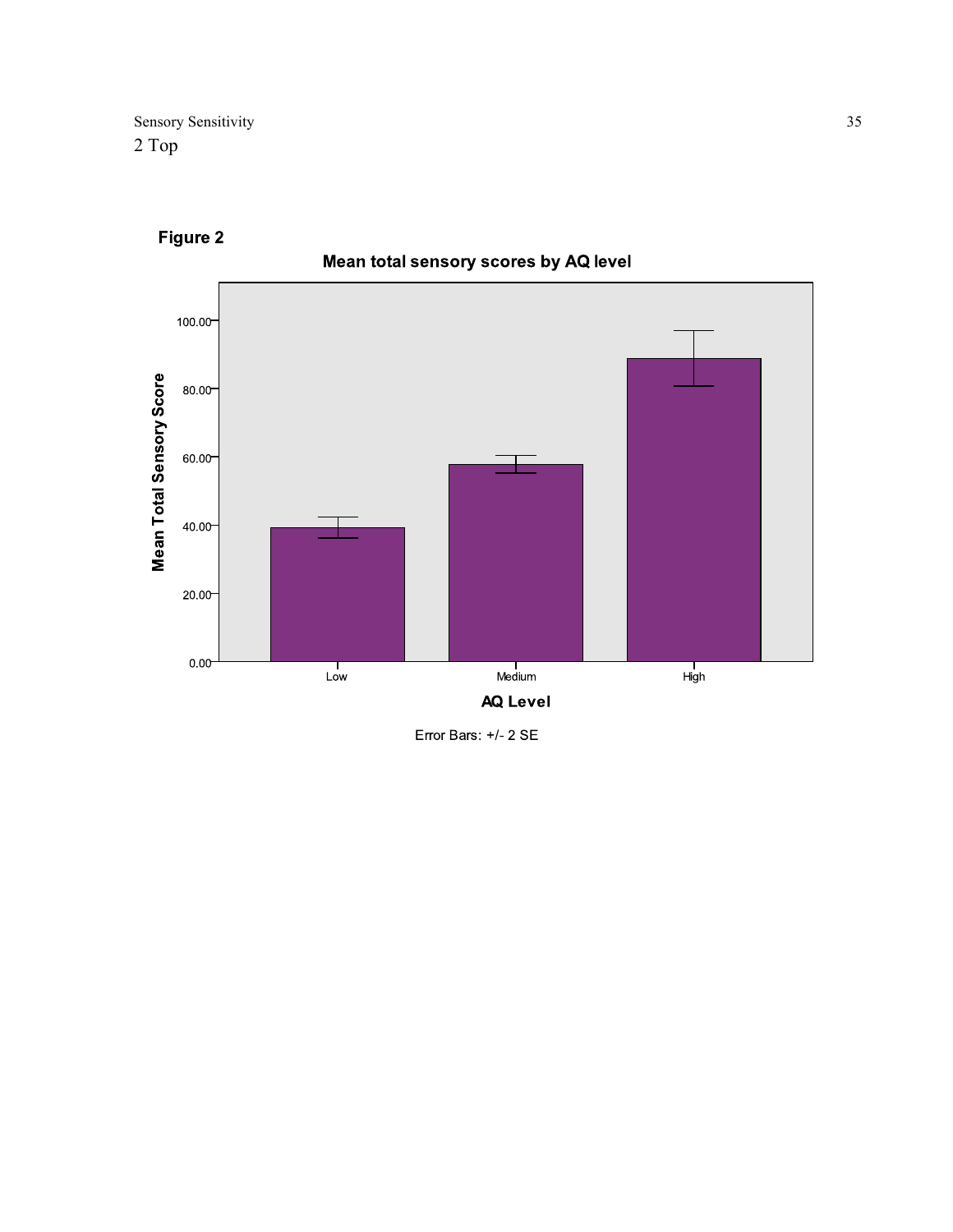

Error Bars: +/- 2 SE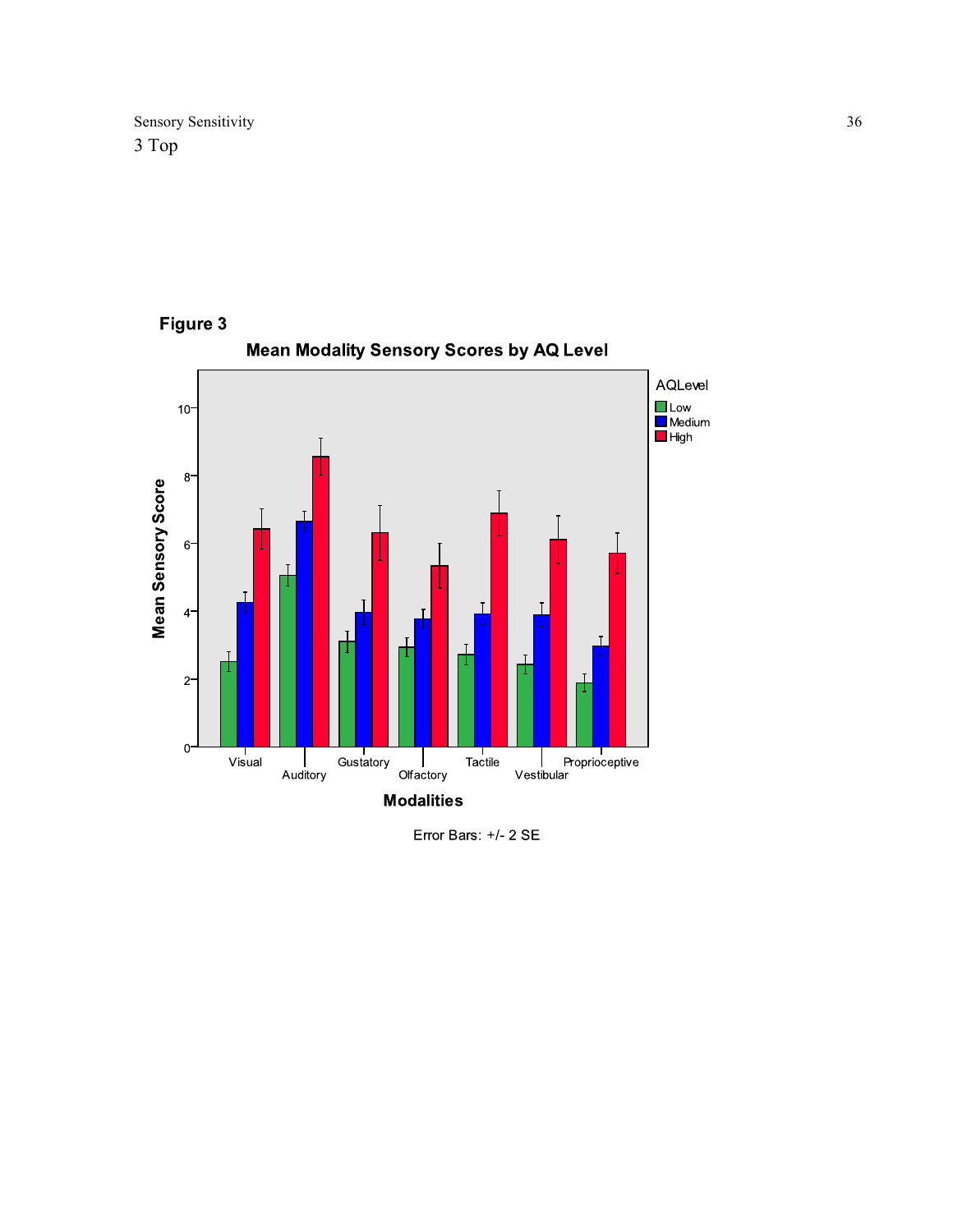| Table 1 – Descriptive statistics for AQ and GSQ scores |     |     |       |                           |  |
|--------------------------------------------------------|-----|-----|-------|---------------------------|--|
|                                                        | Min | Max | Mean  | <b>Standard Deviation</b> |  |
| $\underline{AQ}$<br>$(0-50)$                           | 4   | 49  | 22.48 | 10.57                     |  |
| GSQ<br>$(0-168)$                                       | 11  | 137 | 56.65 | 23.60                     |  |